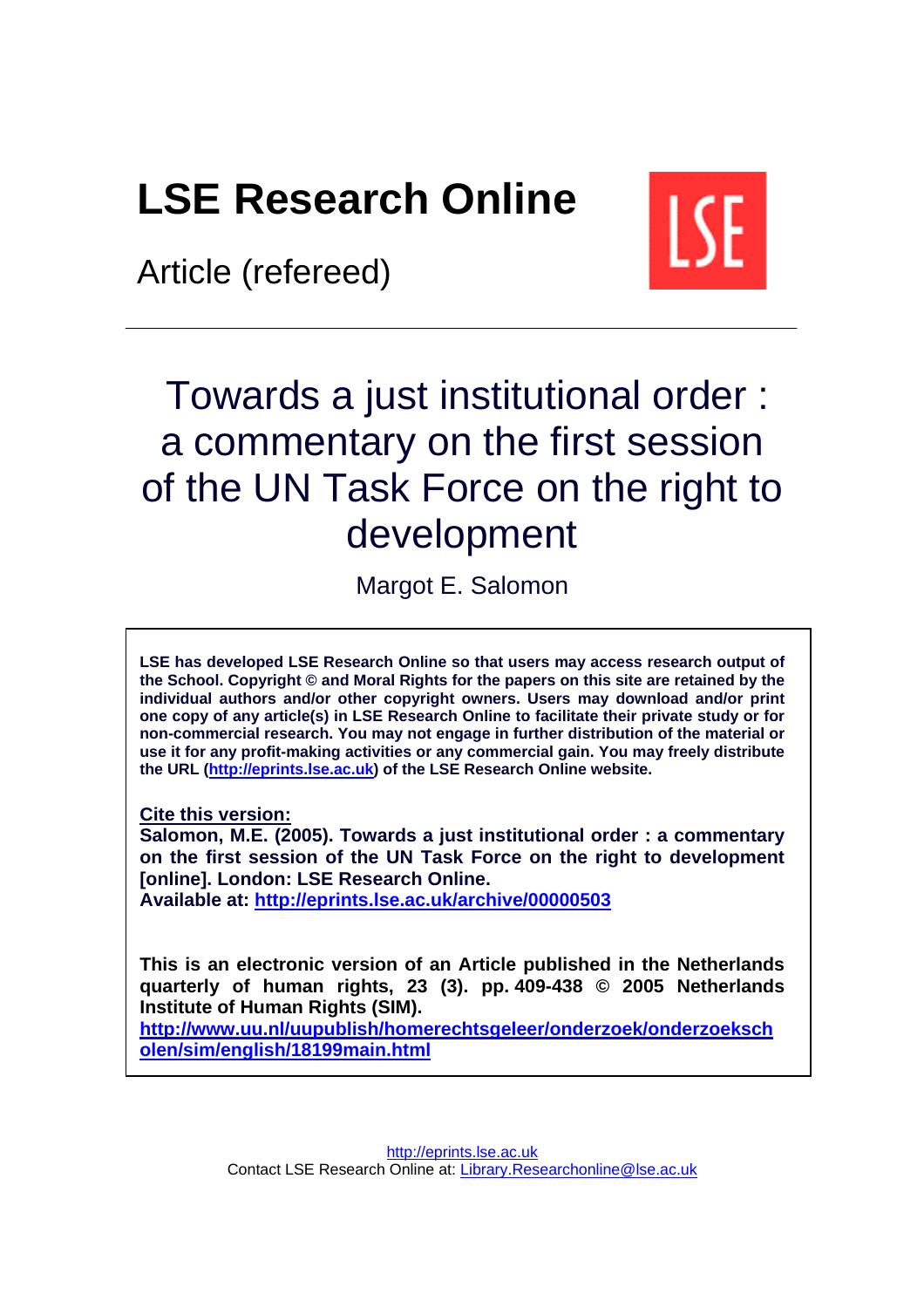# TOWARDS A JUST INSTITUTIONAL ORDER: A COMMENTARY ON THE FIRST SESSION OF THE UN TASK FORCE ON THE RIGHT TO DEVELOPMENT

MARGOT E. SALOMON\*

#### **Abstract**

A novel mechanism that brings together human rights experts with the representatives of the international development, finance and trade institutions was recently established within the United Nations (UN) under the auspices of the Working Group on the Right to Development. At its first session, this High-Level Task Force adopted a range of recommendations on challenges to the Millennium Development Goals and on the importance of human rights impact assessments. In so doing, it took some initial steps towards integrating the international law of human rights, including the framework provided by the 1986 UN Declaration on the Right to Development, into the priority areas of these other international actors. The aim of this commentary is to provide insight into the conclusions adopted by the Task Force and to highlight the contribution of the human right to development to the topics under its consideration. It also seeks to reflect on the significance of human rights law to issues that were tabled, such as, accountability for human rights at the international level, international cooperation, economic growth, and trade-offs in the allocation of resources. In concluding that the Task Force must face head on the impediments to the realisation of human rights posed by the institutional arrangements for the governance of the international economic order, the article ends by offering suggestions for its future work.

# 1. THE TASK FORCE: ITS STRUCTURE AND MANDATE

The United Nations High-Level Task Force on the Implementation of the Right to Development<sup>1</sup> met for the first time from  $13-17$  December 2004. The Task Force was established by the Commission on Human Rights (CHR) at its 60th session in 2004 as a subsidiary body of the intergovernmental Working Group on the Right to Development.<sup>2</sup> Beset by a history within the UN of entrenched polarised views

Lecturer in Human Rights, Centre for the Study of Human Rights and Department of Law, London School of Economics and Political Science; Ph.D. (LSE), LL.M. (London), M.A. (Amsterdam), B.A. (Concordia U., Montreal). The author participated in the session of the Task Force as an expert invited by the UN Office of the High Commissioner for Human Rights. She extends her gratitude to Joseph K. Ingram, World Bank Special Representative to the UN and WTO, H.E. Ambassador Ibrahim Salama (Egypt), Chair, Working Group on the Right to Development, and Sabine von Schorlemer, Member of the High-Level Task Force on the Right to Development for their valuable comments on a draft of this article. Sincere thanks also to Deborah Hirt of Franciscans International for her updates and insights from Geneva. The views expressed in this article are attributable to the author only.

<sup>&</sup>lt;sup>1</sup> Hereinafter, the Task Force.

<sup>2</sup> CHR Res. 2004/7, para. 9.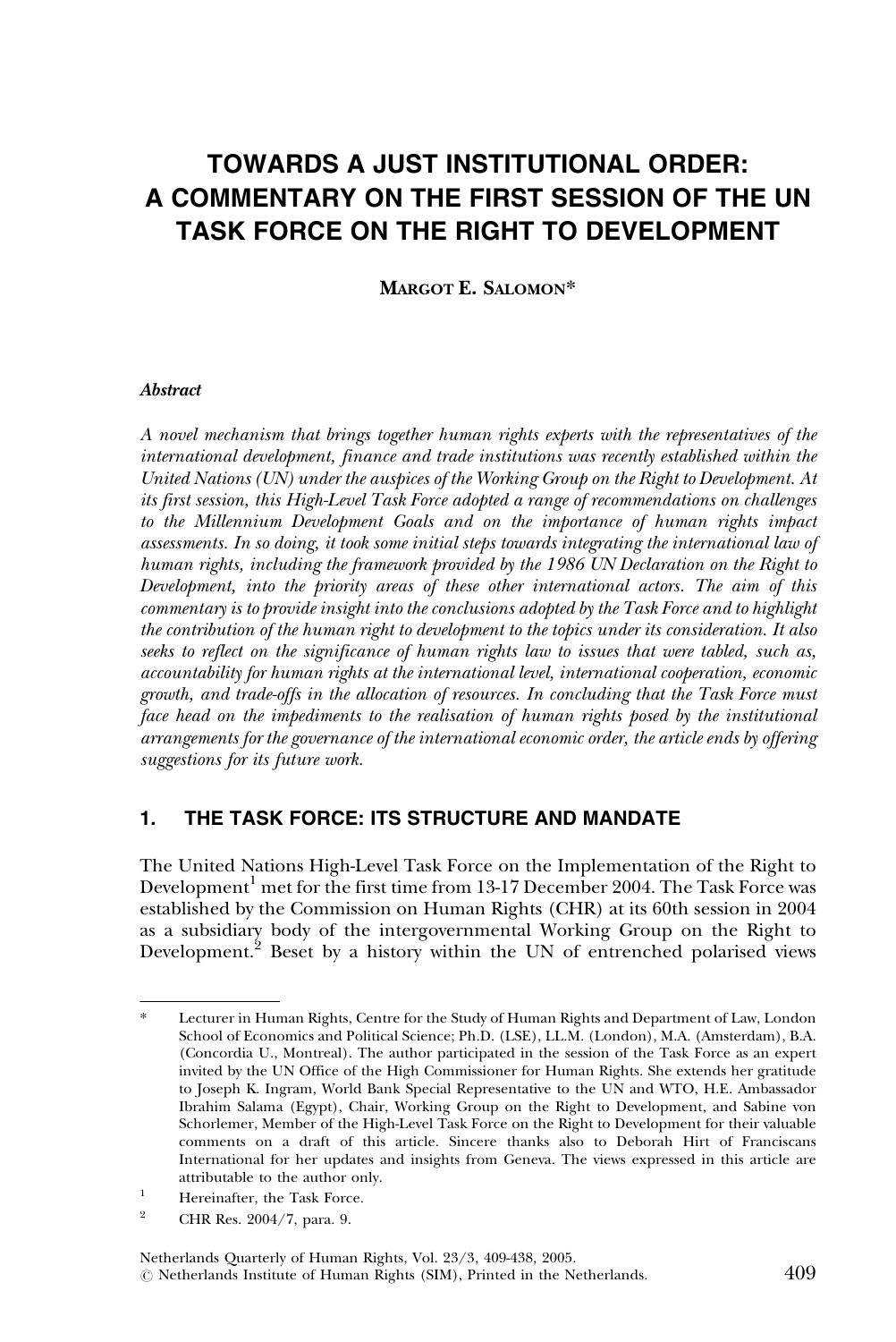between Northern and Southern States on elements central to the right to development, $3$  the Task Force was given a limited mandate of one year, subject to review, along with the mandate of the Working Group itself.<sup>4</sup> Despite this discordant legacy, the first Task Force session was a success, albeit a qualified one. Significantly, many of its conclusions were endorsed by the Working Group,<sup>5</sup> and the Working Group's conclusions and recommendations were subsequently endorsed by the Commission on Human Rights at its 61st session in 2005. The mandates of both the Task Force and the Working Group were renewed.<sup>6</sup>

The Task Force was an innovative construct, since it sought to bring together, under the formal auspices of a UN human rights mechanism, human rights  $experts<sup>7</sup>$ and representatives of the international development, finance and trade institutions.<sup>8</sup> The objective was to strengthen the global partnership for development by bridging diverse perspectives. The outcome was intended to produce the start of a shared workable vision offering operationally constructive suggestions to the

<sup>3</sup> While most if not all States agree that the right to development has both national and international dimensions, Northern States tend to place considerable emphasis on the fulfillment of human rights, including good governance and anti-corruption measures, in developing countries, while Southern countries emphasise the need for an international economic environment conducive to being able to develop economically, socially and culturally. So acrimonious were the debates at the 4th session of the Working Group on the Right to Development that it failed to adopt conclusions and recommendations, as it had done annually since its first session in 2000. In a final effort to save the Working Group and to make it a constructive deliberative forum able to produce meaningful recommendations, the Commission on Human Rights mandated the Office of the High Commissioner for Human Rights (OHCHR) to convene, prior to the 5th session of the Working Group, a High-Level Seminar on the Right to Development. The Seminar focused on the theme of Global Partnerships for Development (CHR Res. 2003/83, para. 5). In relative terms, the High-Level Seminar represented the art of the possible. It was an interesting, engaging, professional exchange between human rights experts and States and attended by the international financial institutions, specialised agencies and representatives of bilateral development agencies. Papers were commissioned by the OHCHR on a range of pertinent themes which informed the discussion. The goodwill generated by the Seminar spilled over into the session of the Working Group that followed bringing with it a willingness among States to engage. At the same time a new and able Chair was elected and the diplomatic skills of Ambassador Ibrahim Salama proved pivotal in facilitating widespread agreement on recommending the establishment of the Task Force.

<sup>&</sup>lt;sup>4</sup> CHR Res. 2004/7, para. 10.

<sup>5</sup> Report of the Working Group on the Right to Development, 6th session, UN Doc. E/CN.4/2005/25, paras 35-38, 54(h) and 58. Australia, Canada and the USA chose to disassociate themselves from the conclusions and recommendations of the Working Group, but they did not block the consensus. Report of the Working Group, para. 32.

 $6$  CHR Res. 2005/4, paras 4 and 11. The USA requested a roll-call vote. Of the 53 States members of the Commission, 48 voted in favour of the resolution on the right to development, Australia and the USA voted against it and Canada and Japan abstained (Gabon was not in the room).

<sup>7</sup> The Task Force human rights members were: Silvio Baro Herrera (Cuba); Ellen Sirleaf-Johnson (Liberia), Chairperson; Stephen P. Marks (United States of America); Sabine von Schorlemer (Germany); and Arjun Sengupta (India).

<sup>8</sup> World Bank, IMF, UNCTAD, UNICEF, UNDP, WTO. Note that the exact formation of the Task Force is somewhat ambiguous. While both the named human rights experts and the representatives of multilateral institutions (MLIs) constitute the Task Force in a general sense and it is that group as a whole which adopted the conclusions (Report of the High-Level Task Force on the Implementation of the Right to Development, UN Doc.  $E/CN.4/2005/WG.18.2$ , para. 29), technically, it is only the human rights experts that are noted as 'members' (Report of the High-Level Task Force, para. 7). The representatives of MLIs 'participated as experts' (Report of the High-Level Task Force, para. 8). The use of the term Task Force herein refers to the group as a whole.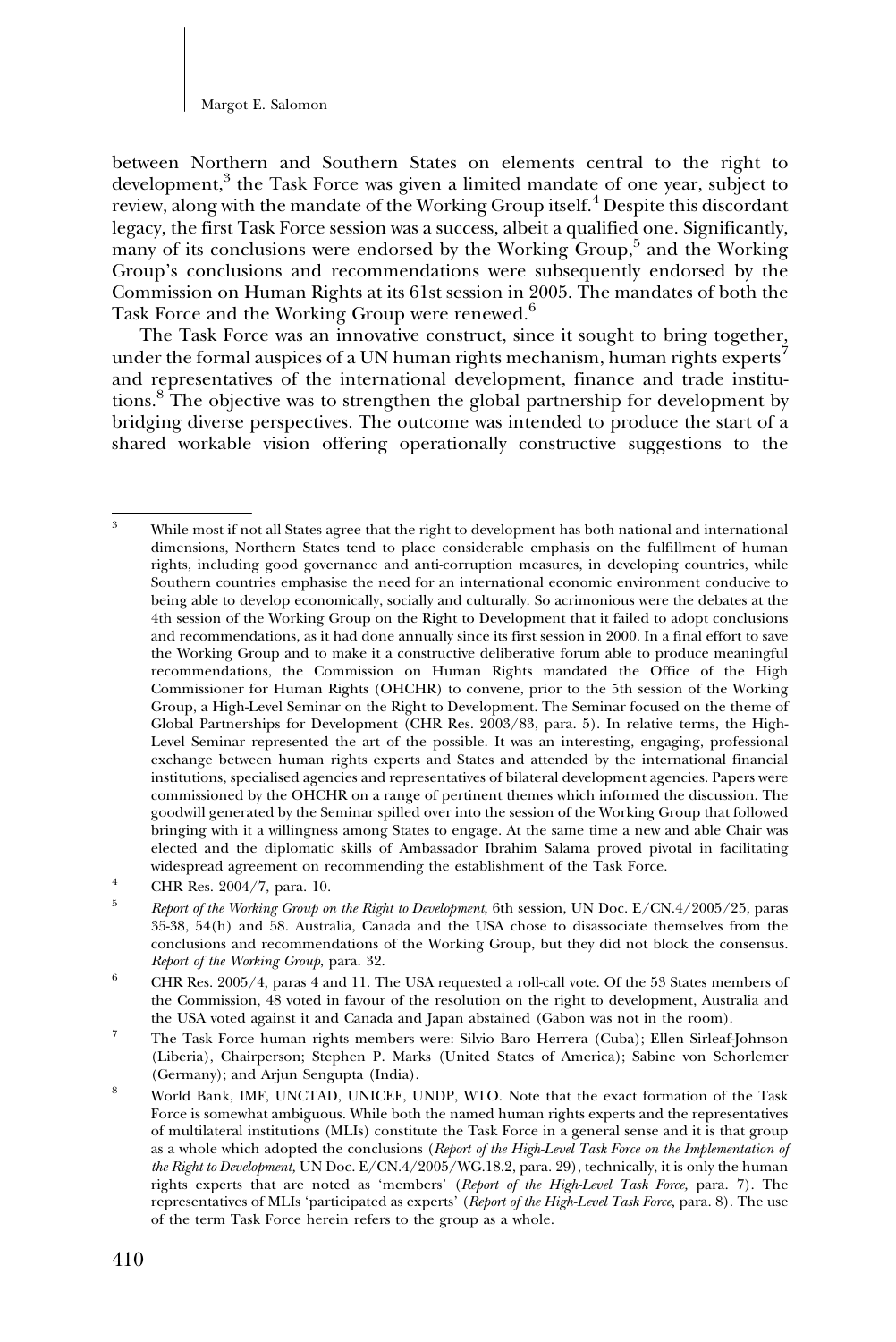Working Group in several areas relevant to the implementation of the right to development.

The subtext, it is proposed, was to create an opportunity for these two camps – the human rights community and the representatives of development and trade multilateral institutions (MLIs) – to come together and talk about the place of human rights in global governance and collective action and to see if common terminology and agreed approaches could be found. If so, the common positions would be widely communicated so as to influence global discourse and policy in areas critical to the fulfillment of human rights today. The right to development – the blueprint for which was given legal effect in the 1986 UN Declaration on the Right to Development  $(DRD)^9$  – underpinned the deliberations. The Declaration denotes human participation in and benefit from economic, social, cultural and political development processes; the individual and collective duty of States in the creation of national and international conditions conducive to the realisation of human rights; and it focuses on a process that is informed by the procedures and substance of the international law of human rights.

For its first report, the Task Force was mandated to provide recommendations on obstacles and challenges to the implementation of the Millennium Development Goals (MDGs) in relation to the right to development at the national and international levels; social impact assessments in the areas of trade and development at the national and international levels; and best practice in the implementation of the right to development, which was fed into the other two topics, largely as an underlying objective.<sup>10</sup> The Task Force met in public. As such, States, NGOs and other stakeholders were present and able to contribute to its deliberations. The conclusions and recommendations were drafted in a private session of the Task Force members, including representatives of development, finance and trade institutions, $\frac{11}{1}$  as well as invited experts.

An aim of this commentary is to bring the work of the Task Force to a larger audience. It seeks also in part to demystify the right to development and link some of its key components to the wider effort at the creation of a just global institutional order. This article provides the central conclusions adopted by the Task Force, reflects on some conceptual and practical issues from the point of view of

<sup>9</sup> General Assembly Res. A/RES/41/128, 4 December 1986, annex, 41 UN GAOR Supp. (No. 53) 186, UN Doc. A/RES/41/53 (1986).

<sup>&</sup>lt;sup>10</sup> The Task Force was mandated by the Commission on Human Rights to provide analysis and recommendations to the 6th session of the Working Group on the Right to Development in these three areas (CHR Res. 2004/7). Prior to the start of the Task Force, the Chairperson-Rapporteur of the Working Group on the Right to Development gave notice that the issue of best practice would be considered within the scope of the other two mandates and not as a stand alone item. Preliminary Concept Note by the OHCHR, High-Level Task Force on the Right to Development, UN Doc. HR/ GVA/TF/RTD/2004/2, para. 1.

<sup>&</sup>lt;sup>11</sup> The extent of participation among multilateral institutions, development agencies and others varied considerably. The representative of the WTO gave a formal presentation during the public session, followed by discussion, but did not contribute to the drafting of the conclusions. The UNDP followed the entire session, but on this occasion its representative did not actively contribute. The absence of the ILO was apparently due to no fault of its own, and its attendance and participation will be encouraged in the future. UNCTAD and the IMF participated throughout, although perhaps greater contributions would have been welcomed. From among the multilateral institutions the World Bank reflected the most engaged and consistent contribution to the work of the Task Force. UNICEF was also present throughout and actively engaged.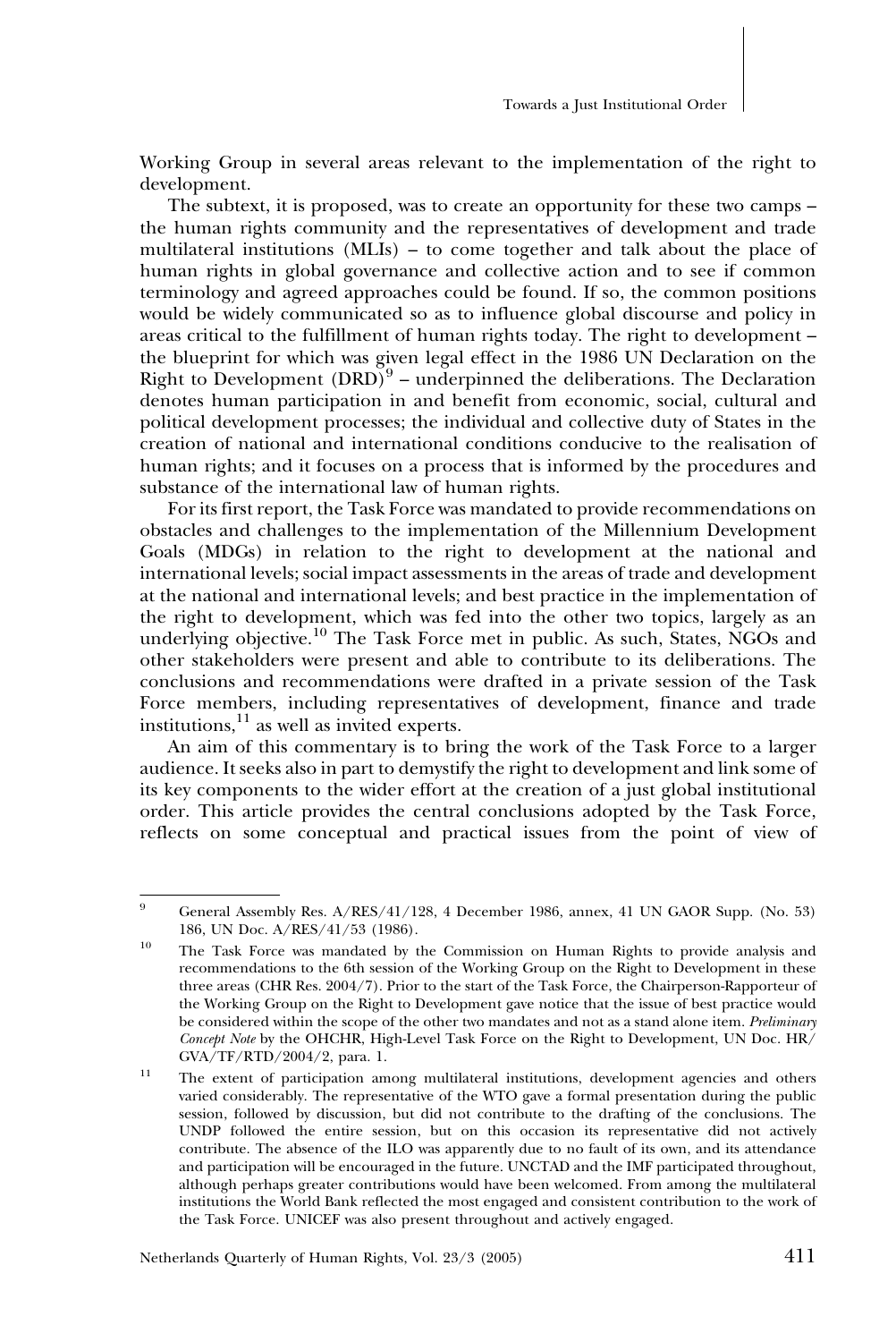international law and human rights that surfaced during the deliberations, and concludes by offering suggestions for the future work of the Task Force.

# 2. WHAT IS THE RIGHT TO DEVELOPMENT?

The right to development is understood today as a human right to development. It was first codified in the African Charter on Human and Peoples' Rights in 1981<sup>12</sup> and then found legal recognition at the global level with the adoption by the UN General Assembly of the Declaration on the Right to Development (1986). It is defined in Article 1 as '...an inalienable human right by virtue of which every human person is entitled to participate in, contribute to, and enjoy economic, social, cultural and political development, in which all human rights and fundamental freedoms can be fully realized'.

Development has been defined in the preamble of the DRD as 'a comprehensive economic, social, cultural and political process, which aims at the constant improvement of the well-being of the entire population and of all individuals on the basis of their active, free and meaningful participation in development and in the fair distribution of benefits resulting therefrom'.<sup>13</sup> The DRD reflects a normative shift beyond development measured in terms of economic growth and physical infrastructure to a multidimensional definition of development linked specifically to the exercise and fulfillment of human rights.

The Declaration on the Right to Development identifies the human person as being at the centre of development both as participant and as beneficiary, and further, recognises the realisation of all human rights as integral to the right to development. Recognition of the indivisibility and interdependence of all human rights is repeatedly articulated in the Declaration, $^{14}$  drawing on the totality of rights as an integrated whole. Taken together, human rights principles and standards are meant to inform this particular process of development with the fulfillment of human rights (be it progressive or immediate) as measures of the outcome of development.<sup>15</sup> That rights taken together reflect more than the sum of their parts can be an important policy tool, serving to emphasise the value of norm coherence and increasing sensitivity to legitimate means of determining any trade-offs in rights that may come as a result of resource constraints. These issues are revisited below.

Insofar as economic growth is necessary for the sustained realisation of human rights, the right to development requires '...equality of opportunity for all in access to basic resources, education, health services, food, housing, employment and the fair distribution of income (...) [and that] [a]ppropriate economic and social reforms should be carried out with a view to eradicating all social injustices'.<sup>16</sup> This has several implications: the search for growth, or any economic or social reforms,

<sup>&</sup>lt;sup>12</sup> Organization of African Unity (OAU) Doc. CAB/LEG/67/3 rev. 5.<br><sup>13</sup> DPD

 $13$  DRD, preambular para. 2.<br> $14$  DRD, presentation para. 11

DRD, preambular para. 11, Articles  $6(2)$  and  $9(1)$ .

<sup>&</sup>lt;sup>15</sup> 'On the concept and content of the right to development as a right to a process', see Sengupta, A., The Fourth Report of Independent Expert on the Right to Development, UN Doc. E/CN.4/2002/WG.18/2, paras 2-4.

<sup>&</sup>lt;sup>16</sup> DRD, Article 8(1). Notably, this article refers specifically to the need for special measures to ensure that women have an active role in the development process.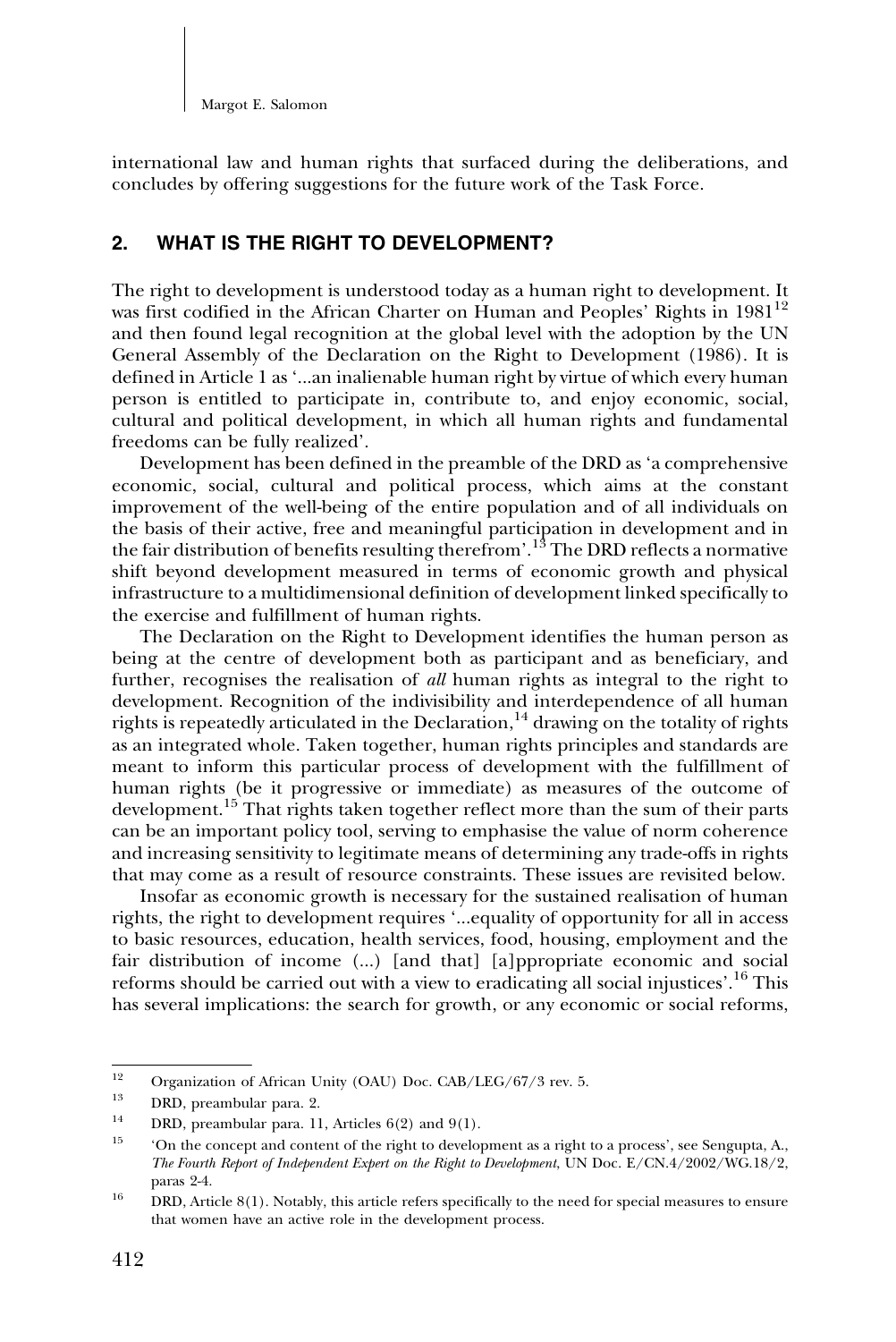must not violate any human right; it must target people or groups with unequal opportunity to access the minimum essential level of rights, for example the poor, minorities, indigenous peoples, children, women, people in rural areas; and it must have as its objective the elimination of injustices characterised by the 'nonfulfillment' of human rights, including poverty.<sup>17</sup>

While poverty reduction and development are not synonymous, as long as poverty is widespread, strategies aimed at the reduction of poverty will remain a central feature of development initiatives and can contribute to the fulfillment of the right to development. And though the right to development is not limited to poverty eradication, as long as global poverty is pervasive and regionally concentrated, tackling this scourge will remain a central feature of the right to development in light of its focus on the duty of international cooperation.<sup>18</sup>

As for all human rights, the primary responsibility for implementing the right to development belongs to States acting at the domestic level.<sup>19</sup> The international community has the duty to cooperate to enable States to fulfill their obligations.<sup>20</sup> The beneficiaries of the right are individuals.<sup>21</sup> The first paragraph of the Declaration reaffirms the purposes and principles of the UN Charter being the achievement of international cooperation in solving international economic and

In the context of international development and the alleviation of world poverty the term 'international community' is used more narrowly (as opposed to, for example, standard-setting within the UN which has the 'international community' constituting all UN Member States.) In the former application, it constitutes those States in a position to assist. States with the strongest duty to assist in the alleviation of world poverty are those that are: a) rich; b) who wield the greatest power, including in intergovernmental organisations and less formal formations such at the G8, that so influence international finance, trade and economics; and c) who benefit most from the existing global system. Among the defining conceptual elements of this idea of an international community more broadly, is that its members are to a certain degree interdependent in the satisfaction of their needs and rely on the same global environment in order to have them met. This interdependence informs the content of the duty of international cooperation. See Salomon, M.E., International Cooperation and the Global Responsibility for Human Rights, Oxford University Press, Oxford, forthcoming 2006. While international cooperation in the furtherance of human rights might take the form of North-North cooperation (for example, agreement being reached among EU states to abolish the trade distorting Common Agricultural Policy), and it could be argued to include South-South cooperation where the failure to cooperate undermines regional efforts at development, it is most commonly applied in relation to North-South arrangements and expectations.

<sup>&</sup>lt;sup>17</sup> While beyond the scope of this article, whether we should speak of poverty as reflecting the nonfulfillment of human rights or a denial of human rights or a violation of human rights is a topic of on-going and significant consideration. Likewise, relevant discussions continue as to whether efforts at the eradication of poverty benefit from distinguishing between poverty and extreme poverty.

<sup>&</sup>lt;sup>18</sup> Similarly, the human rights approach to poverty reduction might be understood as forming part of, but not exhausting, the human rights approach to development more broadly.

<sup>19</sup> DRD, preambular, para. 15.

<sup>&</sup>lt;sup>20</sup> DRD, Articles 3(2), 3(3), 4(1), 4(2) and 6. The scope and content of this duty is undergoing increasing jurisprudential elaboration notably by the Committee on Economic, Social and Cultural Rights in the context of the obligation of international assistance and cooperation and through specialist consideration. On the latter see, for example, Hunt, P., Nowak, M. and Osmani, S., The Draft Guidelines on the Human Rights Approach to Poverty Reduction Strategies, OHCHR, Geneva, 2002, Section B, The International Level.

<sup>&</sup>lt;sup>21</sup> DRD, preambular para. 14, Article 2(1). While the beneficiaries of the right are individuals, the right is exercised collectively, both by the people in the country as a whole, and by groups within the national collective. See further Salomon, M.E. and Sengupta, A., The Right to Development: Obligations of States and the Rights of Minorities and Indigenous Peoples, MRG, London, 2003.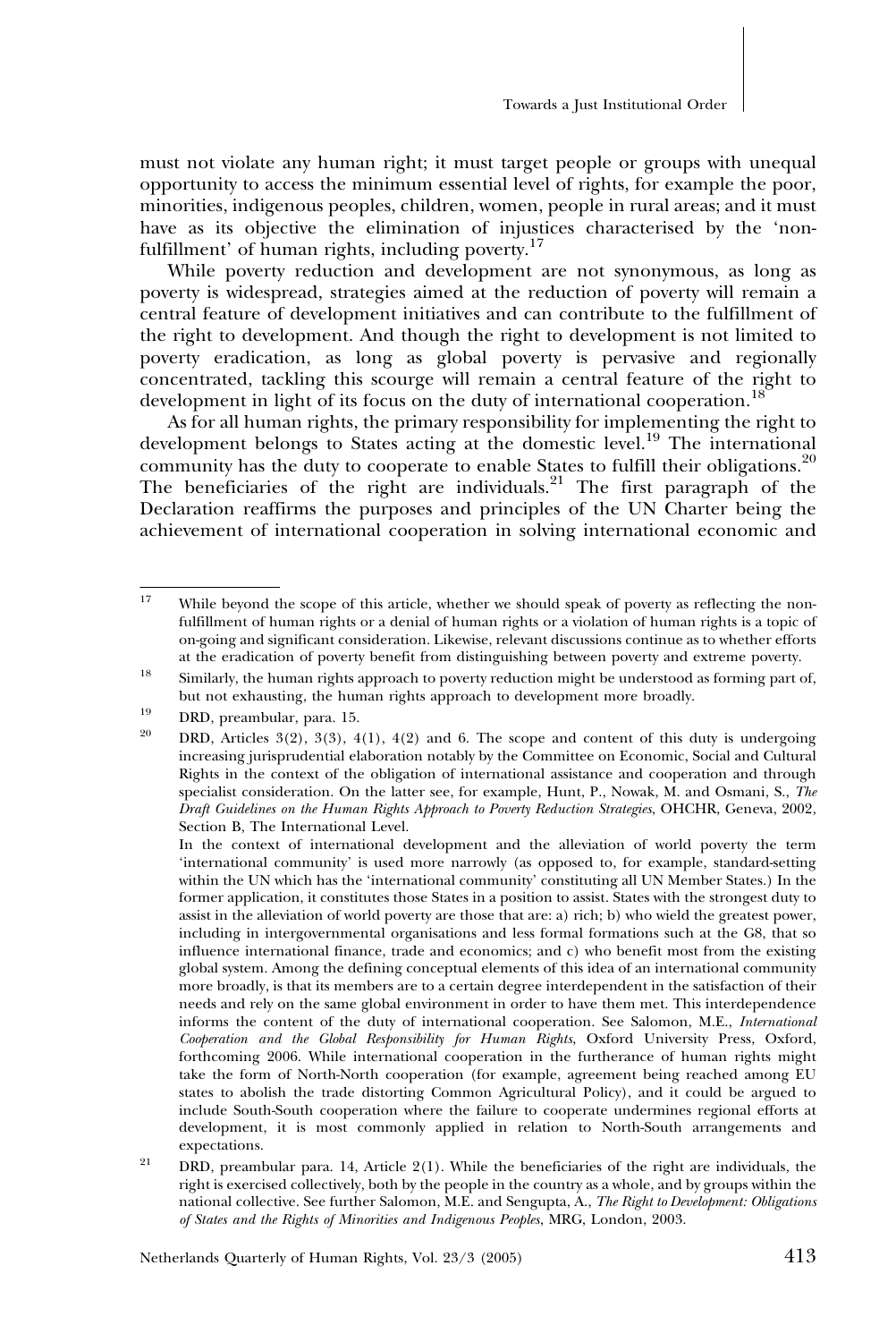social problems and promoting human rights.<sup>22</sup> This is soon followed by a reaffirmation of the entitlement of everyone, as per Article 28 of the Universal Declaration of Human Rights, 'to a social and international order in which all rights and freedoms  $(...)$  can be fully realized'.<sup>23</sup> Entrenching the notion that States are duty-bearers not only at the national level, but also at the international level, the right to development seeks to provide a juridical framework for oft-repeated claims against the public international order for the failure to enable the realisation of human rights for all. The debates and negotiations that took place during the drafting and adoption of the Declaration left no doubt that what the proponents of the right to development requested was an economic and social order based on equity and justice.<sup>24</sup> Hence, at the heart of the right to development lies the demand that global structural disadvantage be addressed.<sup>25</sup>

In claiming the right to development from the international community a government acts as the agent through which the right can be vindicated; however, it will be acting in a secondary capacity, rather than as the holder of the right. $^{26}$  Where developing countries claim the right to development at the international level, their people are endowed with the right at the national level (development constituting a collective process) and the individual or group, while not asserting the right  $per$ se, may claim the establishment of conditions necessary for their development. The State is the plenipotentiary or international dimension of peoples.<sup>27</sup> A duty imposed on developed countries regarding the fulfillment of the right to development includes addressing structural impediments – the operation and reach of international financial institutions, international arrangements that entrench dependency, biases in the system and management of international trade. In an era of interdependence, the inter-State dimension of international human rights law comprises an increasingly vital area of enquiry.<sup>28</sup>

<sup>&</sup>lt;sup>22</sup> DRD, preambular para. 1; UN Charter, Article 1(3), 59 Stat. 1031, TS 993, 3 Bevans 1193.<br><sup>23</sup> DRD, <sup>23</sup> DRD, <sup>24</sup> UNITE C. <sup>14</sup> U.P. <sup>2174</sup> (W), <sup>10</sup> D. <sup>1040</sup> UNICA<sup>4</sup>

<sup>23</sup> DRD, preambular para. 3; UDHR General Assembly Res. 217A (III), 10 Dec. 1948, UN GAOR, 3rd Session Resolutions, pt. 1, at p. 71, UN Doc. A/810 (1948).

<sup>&</sup>lt;sup>24</sup> See Report of the Intergovernmental Working Group on the Right to Development, UN Doc. E/CN.4/1983/ 11. See also, Sengupta, A., 'On the Theory and Practice of the Right to Development', Human Rights Quarterly, Vol. 24, No. 4, 2002, p. 837, at pp. 849-850.

<sup>&</sup>lt;sup>25</sup> See Salomon, M.E., 'The Right to Development and the Search For Global Justice', in: Andreassen, B-A. and Marks, S.P. (eds), Processes of Expanding Freedom: The Right to Development and Human Rights in Development, Harvard University Press, Cambridge, forthcoming 2005.

<sup>&</sup>lt;sup>26</sup> Crawford, J., 'The Rights of Peoples: Some Conclusions', in: Crawford, J. (ed.), The Rights of Peoples, Clarendon Press, Oxford, 1988, p. 165, at p. 167.

<sup>&</sup>lt;sup>27</sup> Obiora, L.A., 'Beyond the Rhetoric of a Right to Development', *Law and Policy*, Vol. 18, Nos 3-4, 1996, p. 366, at p. 369.

<sup>&</sup>lt;sup>28</sup> On extraterritorial human rights obligations and obligations of international cooperation, see Künnemann, R., Report to ICESCR on the Effect of German Policies on Social Human Rights in the South, The Foodfirst Information and Action Network, 2001 (available at: www.fian.org); Skogly, S.I. and Gibney, M., 'Transnational Human Rights Obligations', *Human Rights Quarterly*, Vol. 24, No. 3, 2002, p. 781; Duties sans Frontières: Human Rights and Global Social Justice, International Council on Human Rights Policy, Geneva, 2003; Coomans, F. and Kamminga, M.T. (eds), Extraterritorial Application of Human Rights Treaties, Intersentia, Antwerp, 2004; Salomon, op.cit. (note 20).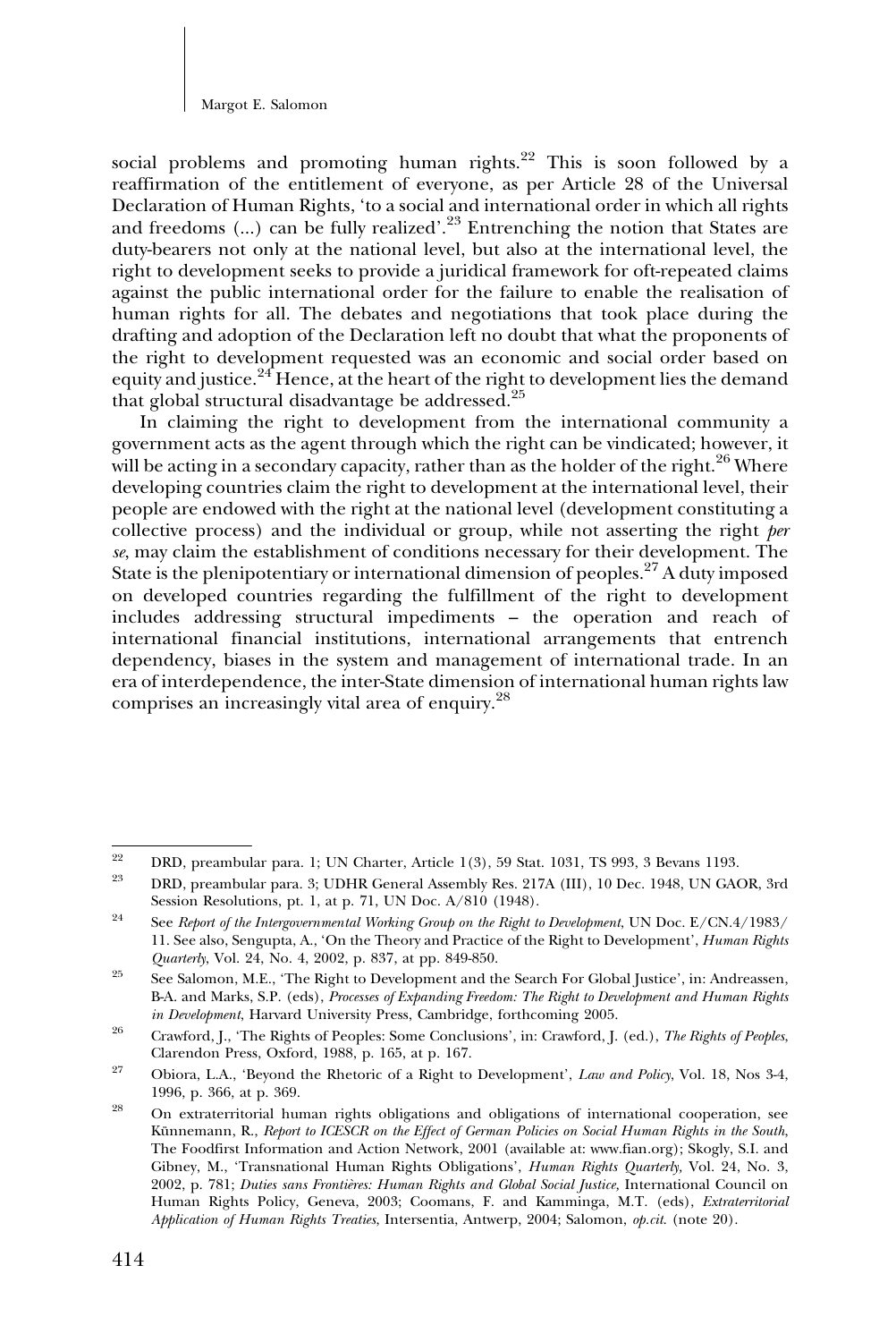#### 2.1. Towards <sup>a</sup> Common Understanding

The preliminary aim of reaching a shared workable vision of the right to development between human rights experts and the representatives of the MLIs was met by the Task Force. This was illustrated in part by the fact that the Task Force agreed that a number of principles underlying the Declaration on the Right to Development guided the work of international development and financial institutions. These included

the indivisibility and interdependence of all human rights; a holistic view of human rights and development; the multidimensional nature of development strategies, including poverty elimination; the importance of empowering people as active agents in the development process, with rights and duties; and the centrality of the individual as the subject of human rights and the beneficiary of development. It [further] recognised that the role and responsibilities of the State and the international community with respect to the development process were also important in the implementation of the right to development.<sup>29</sup>

That these agreed tenets were drawn from the formal presentation made by the representative of the World Bank perhaps adds to their significance.

However, despite authoritative views that the right to development is inclusive of, yet broader than, the human rights-based approach to development,<sup>30</sup> the Task Force could not reach a common position on this matter. In the end, it could only accept that '[f]or some [members], the terminology of a human rights-based approach was a sufficient reference; for others, the concept of the right to development, as defined in the Declaration on the Right to Development, embraced and exceeded a rights-based approach'.<sup>31</sup> Under the human rights-based approach, human rights standards and principles as provided for in international law should be integrated into development processes at all levels, and development should be aimed at furthering human rights. This model seeks to develop the capacities of duty-bearers to meet their obligations and of rights-holders to claim their rights.<sup>32</sup> The emphasis is on rights not needs, entitlements not charity, addressing the causes of the denial of rights and not just the symptoms. The tools of development (programmes, policies, technical assistance) are meant to play an instrumental role designed to further the realisation of human rights.

The Working Group subsequently put an end to the debate. It 'recognised the multifaceted nature of the right to development [and] agreed that a rights-based approach to (...) development contributes to the realisation of the right to

<sup>&</sup>lt;sup>29</sup> Report of the High-Level Task Force, op.cit. (note 8), para. 30.

<sup>&</sup>lt;sup>30</sup> Marks, S.P., The Human Rights Framework for Development: Seven Approaches, 2003, p. 16 (available at: www.hsph.harvard.edu/fxbcenter); Sengupta also sees the right to development as broader than the rights-based approach including economic growth with equity as a constituent element of the right. Sengupta, A., The Fifth Report of the Independent Expert on the Right to Development: Frameworks for Development Cooperation and the Right to Development, UN Doc. E/CN.4/2002/WG.18/6, paras 8-12.

<sup>&</sup>lt;sup>31</sup> Report of the High-Level Task Force, op.cit. (note 8), para. 28.

See, generally, The Second UN Interagency Workshop on Implementing a Human Rights-Based Approach in the Context of UN Reform, 5-7 May 2003, Stamford, USA, Attachment 1: The Human Rights-Based Approach to Development Cooperation: Towards a Common Understanding Among UN Agencies, pp. 17-18.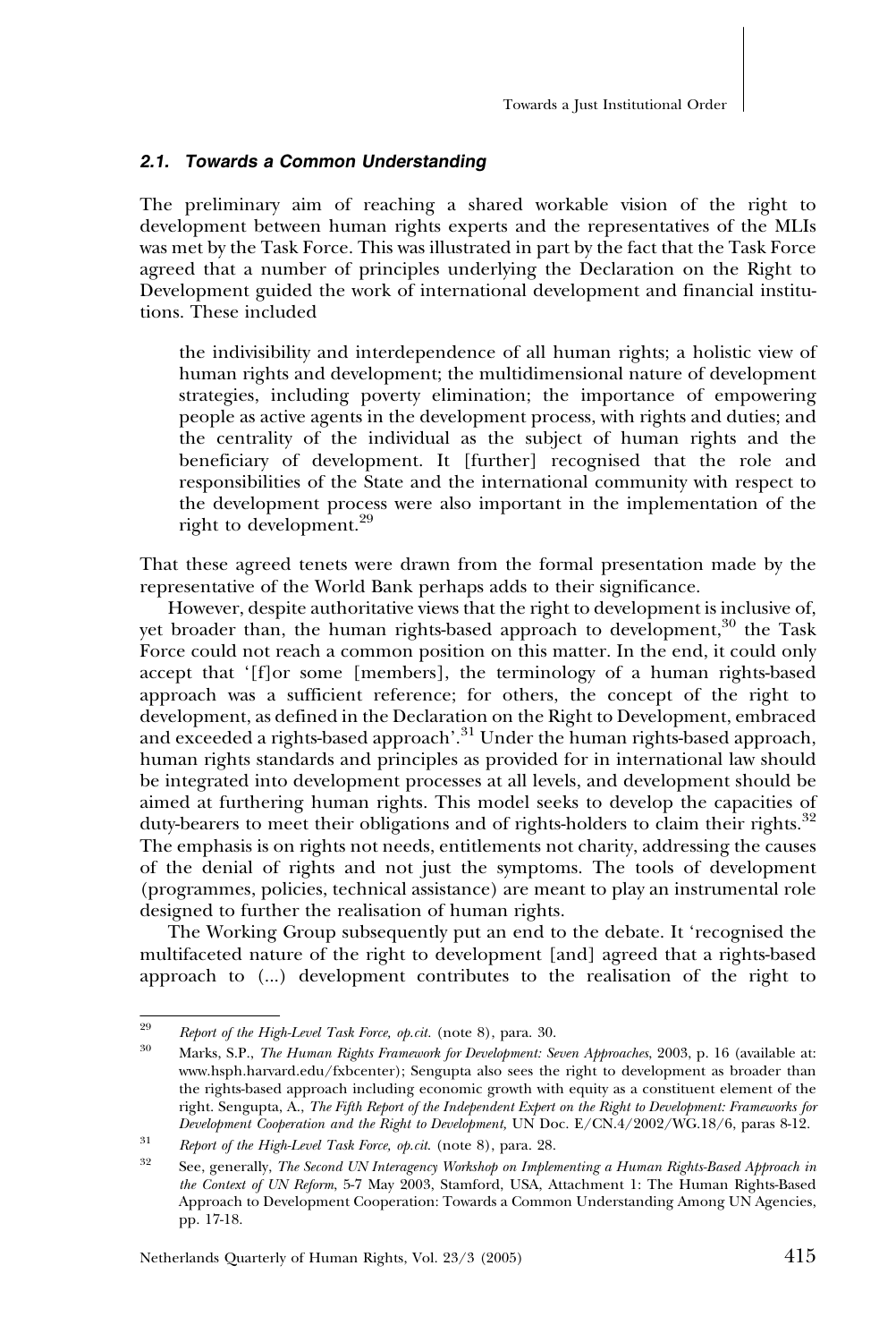development while it does not exhaust its implications and requirements at both the national and international levels'.<sup>33</sup> Pragmatically, the Working Group 'encourage[d] all stakeholders – Member States, experts, development practitioners, international institutions and civil society – to move towards a common understanding of the substantive components of the right to development regardless of the possible nuances in the use of terminology'.<sup>34</sup> One implication of the Working Group's conclusions is that member States, individually and collectively, are responsible to pursue dialogue through their membership in various agencies and organisations.<sup>35</sup> This is consistent with the language in the Declaration, reaffirmed by both the Task Force and the Working Group. Both bodies noted that

[s]tates have the primary responsibility for the creation of the national and international conditions favourable to the realisation of the right to development and that they have the duty to take steps, individually and collectively, at the national and the international levels, to formulate policies and practices with a view to facilitating the full realisation of the right to development.<sup>36</sup>

The right to development has been reaffirmed by the international community of States in every world conference declaration adopted since 1986 and forms the normative basis of the Millennium Declaration's call to eradicate extreme poverty.<sup>37</sup> These standard-setting documents recommit the international community of States to address collectively the key imperatives of our time among them, the urgent need for an inclusive and equitable globalisation.<sup>38</sup> The right to development, with its focus on global structural obstacles to the realisation of human rights, duties of international cooperation, the need for enabling environments at all levels, and rights-focused development processes and outcomes, makes it a highly relevant juridical framework to the challenges of the 21st century.<sup>39</sup>

<sup>&</sup>lt;sup>33</sup> Report of the Working Group, op.cit. (note 5), para. 46.<br><sup>34</sup>  $\frac{n+1}{n+1}$  <sup>90</sup>

 $34$  Ibidem, para. 38.

See the Working Group on the Right to Development, 6th session, Opening Statement of the Chairperson-Rapporteur, Ambassador Salama, para. 14.

<sup>36</sup> DRD, Article 3(1); Report of the High-Level Task Force, op.cit. (note 8), para. 26; Report of the Working Group, op.cit. (note 5), para. 40.

<sup>37</sup> General Assembly Res. A/55/2 (2000), III. Development and poverty eradication, para. 11. 'We will spare no effort to free our fellow men, women and children from the abject and dehumanizing conditions of extreme poverty, to which more than a billion of them are currently subjected. We are committed to making the right to development a reality for everyone and to freeing the entire human race from want'. V. Human rights, democracy and good governance, para. 24. 'We will spare no effort to promote democracy and strengthen the rule of law, as well as respect for all internationally recognized human rights and fundamental freedoms, including the right to development'.

<sup>&</sup>lt;sup>38</sup> 'We believe that the central challenge we face today is to ensure that globalization becomes a positive force for all the world's people. For while globalization offers great opportunities, at present its benefits are very unevenly shared, while its costs are unevenly distributed...' Millennium Declaration, para. 5. The global agenda for the 21st century focuses on the interrelated imperatives of development, security and human rights. See also Report of the UN Secretary-General, In Larger Freedom: Towards Development, Security and Human Rights for All, UN Doc. A/59/2005.

<sup>&</sup>lt;sup>39</sup> On the right to development and the contemporary re-conceptualisation of the purposes of international law, see Salomon, op.cit. (note 20).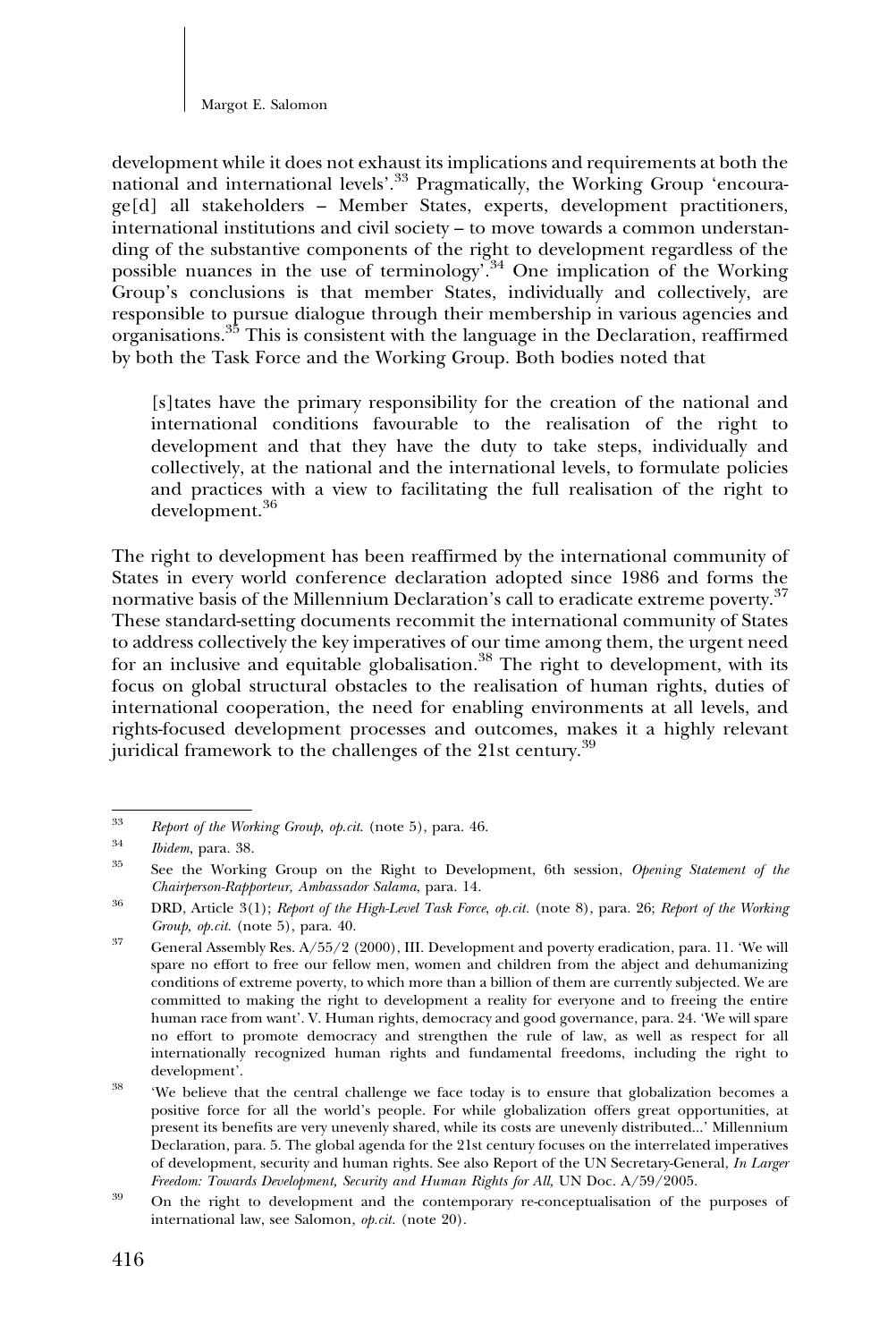The right to development as a right under international law, the commitment the international community has shown in seeing it given effect rhetorically if not in practice, and its process of substantive legal maturation creates expectations that it will be fulfilled. As a universal and inalienable right it cannot be retracted, subjects must be made capable of claiming it, and duty-bearers are endowed with the responsibility to uphold it, and to remedy its violation. So while still undergoing a process by which its normative precision might be entrenched, the right to development is increasingly finding its place within international human rights law and contributing to the standards against which states, acting not only nationally but internationally, will be judged.

# 3. ACCOUNTABILITY AND HUMAN RIGHTS

The accountability failures that undermine the attainment of the Millennium Development Goals were listed among the challenges to the implementation of the MDGs identified by the Task Force,  $40^{\circ}$  a view subsequently adopted by the Working Group.41 The consideration of human rights accountability generally can be seen in several aspects of the Task Force's work: a) as a distinctive feature of the human rights contribution to the MDGs; b) in the context of social impact assessments; and c) with regard to the duty of international cooperation.

# 3.1. The MDGs and Human Rights

For every right there are corresponding obligations, that is, rights create duties and thus duty-bearers. Human rights require the identification of responsibilities and the attribution of accountability, including for failure to exercise due diligence in meeting those responsibilities. It entrenches legal rights and actors are charged with a role in the prevention of having those rights violated and of pro-actively working to seeing them fulfilled. The  $\overline{MDSs}^{42}$  should be explicitly linked to existing human rights and imperfect obligations need to be rendered perfect through the identification of duty-bearers at all levels.43 This also serves the purpose of highlighting which rights are left outside of the MDG framework. To these and

<sup>&</sup>lt;sup>40</sup> Report of the High-Level Task Force, op.cit. (note 8), para. 40.

<sup>&</sup>lt;sup>41</sup> Report of the Working Group, op.cit. (note 5), para. 51.

The MDGs are: a reduction by half of the proportion of people living in extreme poverty; achieving universal primary education; promoting gender equality; reducing the child mortality rate; improving maternal health; combating HIV/AIDS and other diseases; furthering sustainable development which includes reducing by half the proportion of people without access to safe drinking water and improving the lives of slum dwellers; developing a global partnership for development which includes developing fair trade rules, improving governance nationally and internationally and committing to poverty reduction nationally and internationally. The MDGs now dominate the policy objectives of many States and development agencies to the year 2015.

<sup>43</sup> For Sen on Immanuel Kant's perfect and imperfect obligations, see Sen, A., Development as Freedom, Oxford University Press, Oxford, 1999, pp. 230-231. For a concise sum of Kant, Dworkin and Sen on this subject, see Marks, op.cit. (note 30), p. 17. See also Sengupta, A., The Second Report of the Independent Expert on the Right to Development, UN Doc. A/55/306 (2001), paras 6-9; and the Fourth Report, op.cit. (note 15), paras 15 and 34-35. See also Alston, P., A Human Rights Perspective on the Millennium Development Goals, Contribution to the UN Millennium Project Task Force on Poverty and Economic Development, 2004.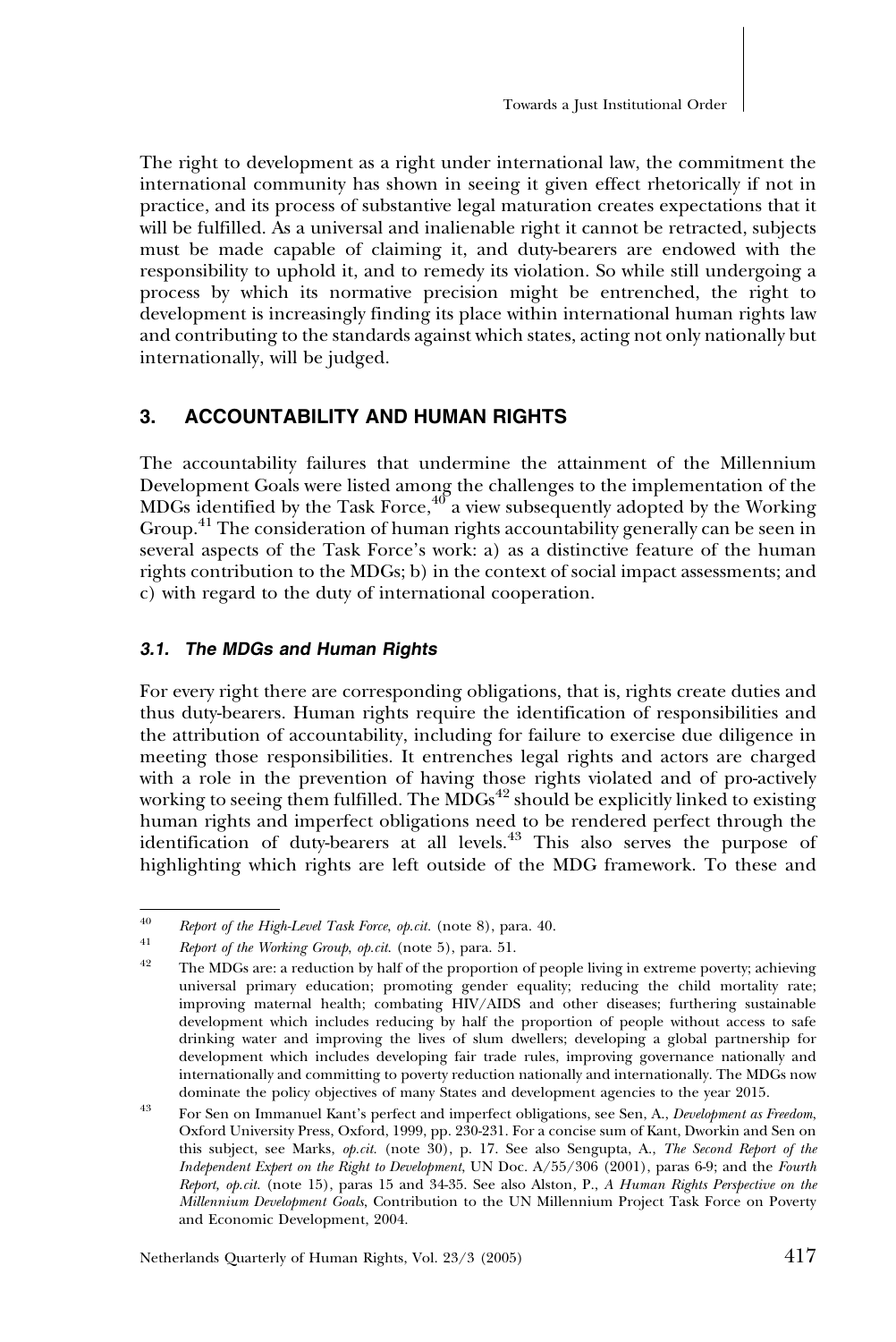other ends,<sup>44</sup> the Task Force recommended that a clear and rigorous mapping of the Millennium Development Goals against the provisions of the relevant international human rights instruments be made available to policy makers and development practitioners. The framework should benefit from the interpretation and application of international human rights law by drawing upon the work of the treaty-bodies and special procedures.<sup>45</sup> The Working  $G_{1}$  endorsed this recommendation and mandated the Office of the High Commissioner for Human Rights to undertake the study. $46$ 

Among the major challenges for the implementation of the MDGs as identified by the Task Force was to put into practice several distinctive features of human rights, including the right to development framework. First, strategies for achieving the MDGs should draw on the specificity of human rights that are derived from universally recognised and legally binding standards and principles reflected in the relevant human rights instruments. Second, there is a need to emphasise the notion of indivisibility and interdependence of human rights in the context of formulating coherent policies and holistic development strategies. Third, there is scope to make use of the human rights framework and empowering discourse for mobilising civil society to participate in and monitor MDG development efforts. Fourth, the need for human rights accountability to inform the MDG process at all levels was recognised by the Task Force and it remarked on the need 'to establish and make use of clearly defined accountability mechanisms at the national and international levels which are participatory in nature, accessible, transparent and effective and are based on identification of rights-holders, duty-bearers and procedures for claiming human rights through judicial or other means'.<sup>47</sup>

#### 3.2. Social Impact Assessments

Under international human rights law States have both negative and positive obligations. They have obligations to abstain from undertaking that which would violate human rights, and obligations of action to fulfil human rights, including to protect people from violations by third parties. So while human rights violations carried out by public authorities are directly imputable to the State, an act which violates human rights and which is not directly imputable to the State since, for example, it was carried out by private actors or the perpetrator is unknown, can still trigger the responsibility of the State. The State may not be responsible for the act itself, but it may be responsible for its failure to prevent the violation or to respond adequately to it.<sup>48</sup> At the heart of this standard of due diligence lies the premise that the duty-bearer may have failed in meeting its positive human rights obligations if it could have foreseen that its conduct and decisions would lead to violations occurring, that is, if it knew or ought to have known of the possible repercussions and failed to take measures within the scope of its powers which, judged reasonably,

<sup>44</sup> '...as a means of mobilizing, strengthening and sustaining efforts to implement the Goals at the national and the international levels.' Report of the High-Level Task Force, op.cit. (note 8), para. 45.

 $\frac{45}{46}$  *Idem.* 

<sup>&</sup>lt;sup>46</sup> Report of the Working Group, op.cit. (note 5), para. 54(j).<br><sup>47</sup> Petert of the High Land Teah Equatorial (note 8), para.

<sup>&</sup>lt;sup>47</sup> Report of the High-Level Task Force, op.cit. (note 8), para. 37.

Velasquez Rodriguez vs Honduras, Inter-American Court of Human Rights, Series C, No. 4, 1988, para. 172.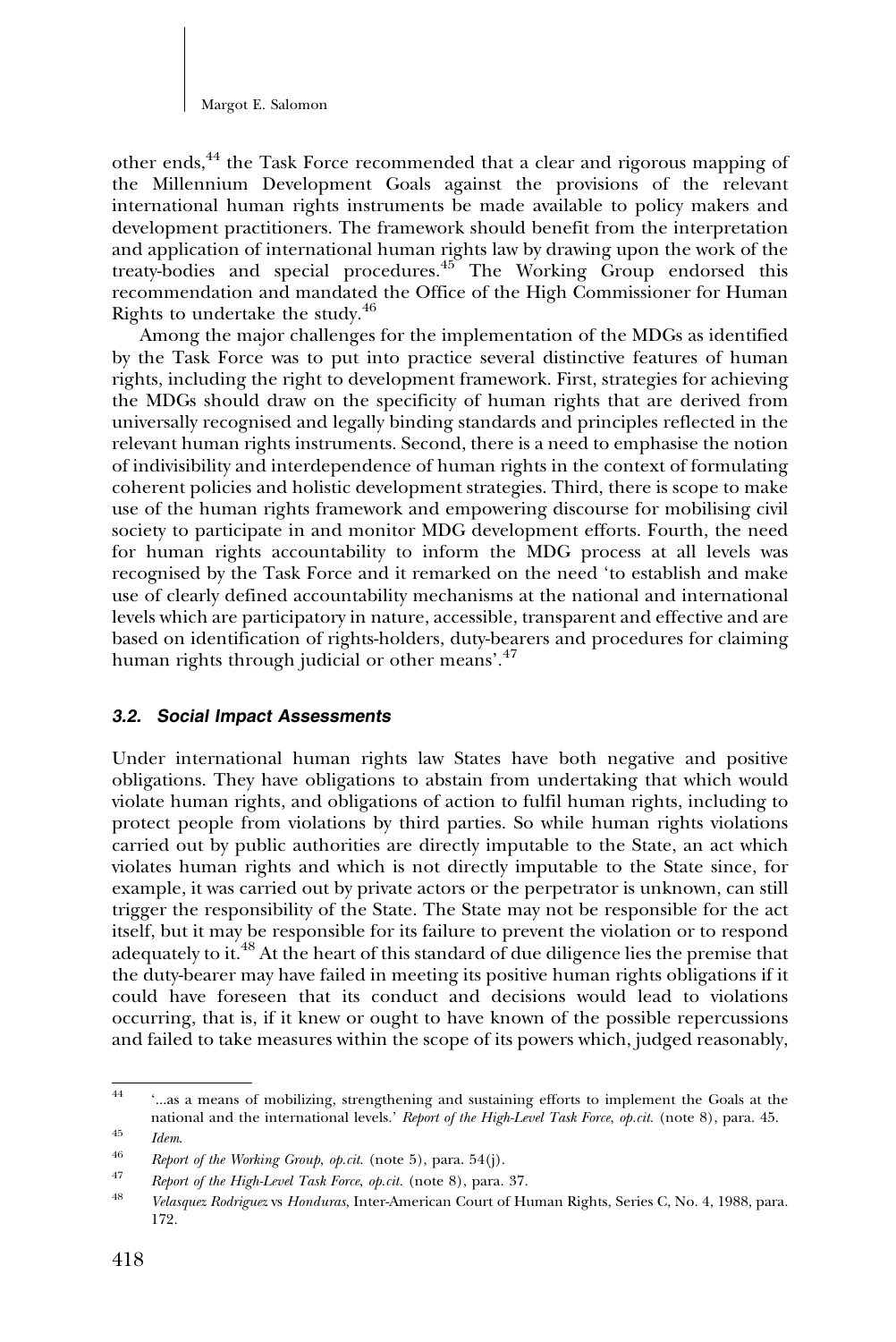might have been expected to avoid said risk.<sup>49</sup> This 'duty to prevent'<sup>50</sup> and the applicability of the standard of due diligence at the international level was raised during the proceedings of the Task Force and discussed, albeit briefly, in the context of the need for social impact assessments (SIA) in the areas of trade and development.<sup>51</sup> It is suggested here that there is scope for its further consideration by the Task Force in future. Some elements in this regard will be highlighted in the section on Collective State Action.

Social impact assessments involve the use of analytic tools to examine the broader impact of policies and programmes on the well-being of people (especially the poor), the impact of the stakeholders on the reform process and the response of the people to opportunities created by policy measures.<sup>52</sup> Yet, as noted by the OHCHR, '...the explicit use of human rights norms, standards and principles in the available initiatives for assessment of trade and development policies is practically absent'.<sup>53</sup> A separate but related issue to assessing the effects of trade policies on human rights in order to prevent violations, is the central human rights principle of providing for a system of accountability.

The discussion of the Task Force around social impact assessments focused on the methods and means of integrating SIA into the World Trade Organization's Trade Policy Review Mechanism (TPRM) and on the extent to which ex ante assessments – assessments taken prior to, during or at the end of a round of trade negotiations – can be employed by governments to measure the impact of trade policies on the poor and socially vulnerable. The function of the TPRM is to undertake periodic reviews to assess the impact of a Member's trade policies and practices on the multilateral trading system<sup>54</sup> and constitutes an *ex post* assessment – undertaken after a period of implementation. The review is undertaken by the Trade Policy Review Body, a body made up of WTO members. The two reports upon

<sup>49</sup> Osman vs UK, Application, No. 87/1997/871/1083, ECtHR, October 1998, para. 116. See further Mastromatteo vs Italy, October 2002, Application No. 37703/97, ECtHR, para. 68; Velasquez Rodriguez vs Honduras, op.cit. (note 48), paras 172 and 174; Human Rights Committee, General Comment No. 31, The Nature of Legal Obligations Imposed on States Parties to the Covenant (Article 2), 80th session, 2004, UN Doc. CCPR/C/21/Rev.1/Add.13 (2004), para. 8. On the topic of due diligence and the responsibilities of the international community, see Salomon, loc.cit. (note 25).

<sup>50</sup> Velasquez Rodriguez vs Honduras, supra note 48, para. 174.

The consideration of social impact assessments focused on international trade policy.

 $52$  Preliminary Concept Note by the OHCHR, op.cit. (note 10), para. 10. See, generally, the Preliminary Concept Note for a helpful overview of social impact assessments.

<sup>&</sup>lt;sup>53</sup> *Ibidem*, para. 11. The OHCHR does explain however that a UNEP Reference Manual for the Integrated Assessment of Trade-Related Policies could be used to study economic, environmental and social effects of trade measures (para. 11), and notes that social impact assessments of development policies and programmes at country level is reasonably well developed, particular mention being made of the joint World Bank-IMF SIA of economic policies (para. 13). Robert Howse, an invited expert, remarked that the World Bank's 'empowerment' framework could provide a blueprint for the integration of rights into SIAs, a view adopted by the Task Force. Report of the High-Level Task Force, op.cit. (note 8), para. 43. See, generally, Howse, R., Social Impact Assessment in the Areas of Trade and Development at the National and International Levels, prepared for the OHCHR  $(9004)$ 

<sup>&</sup>lt;sup>54</sup> One issue of concern is the TPRM focus on the trading system and not on people. See, generally, Howse, *op.cit.* (note 53), p. 18 *et seq.* Also, the trade policy review process monitors the extent to which member States apply WTO rules, they do not examine whether TNCs apply these (or any other) rules. Given that it is the TNCs who are the major traders, and that their activities go unreviewed by the WTO, methods of monitoring compliance are not comprehensive.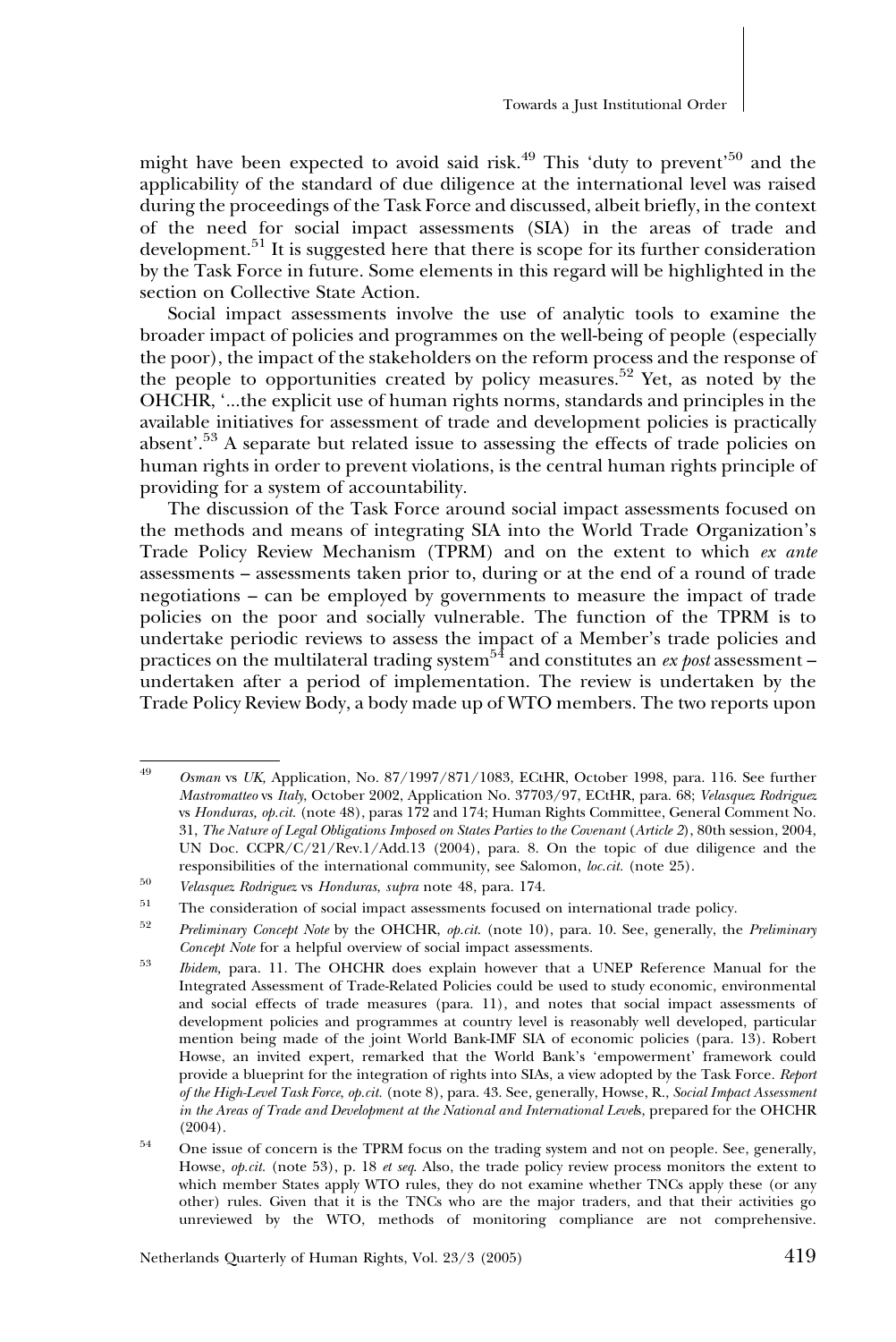which the review is based, are prepared by the government under review and an economist at the WTO secretariat.<sup>55</sup>

The language adopted by the Task Force on the integration of human rights impact assessments into WTO trade review via its TRPM was cautious. It remarked simply that: 'States should be encouraged to undertake independent assessments of the impacts of trade agreements on poverty, human rights and other social aspects, and these assessments should be taken into account in the context of the Trade Policy Review Mechanism process and future trade negotiations...<sup>56</sup> And although the issue of having formal assessments conducted within the trade policy review process by civil society was raised, there seemed to be little support for it among trade representatives and the World Bank. With respect to the possibility of  $ex$  ante reviews, the view was expressed by the World Bank that poverty and social impact assessments, as a relatively new analytical tool, are unrefined and still deficient in being able to measure a results chain which in the area of trade policy is especially complex. Additionally, it was remarked that for impact assessments to be effective as a measurement tool, governments need reliable statistics which are often lacking, especially in the poorest countries. Elsewhere, the important point has been made that complex technical tools should not inadvertently contribute to taking debates out of the hands of parliaments and civil society, and leaving it in the hands of officials.<sup>57</sup> These issues notwithstanding, the importance of  $ex$  ante assessments was noted,<sup>58</sup> including in terms of 'special and differential treatment'<sup>59</sup> being built into trade agreements.<sup>60</sup>

Vander Stichele, M., Towards a World Transnational' Organisation?, The World Trade Organisation Series, No. 3, Transnational Institute, 1998, p. 10, as cited in: Dommen, C., Adding Values: Business, the WTO and Human Rights, working paper, International Council on Human Rights Policy, Geneva, 2002, p. 7 (available at: www.ichrp.org).

<sup>&</sup>lt;sup>55</sup> Notably, Howse points out that: 'The TPRM operates on the typical assumption that greater ''liberalization'' of trade and trade-related domestic policies will enhance domestic welfare in the relevant sense, and thus these reviews do not seek actually to measure the real effect of trade rules and their implementation on the achievement of the objectives of the WTO system, such as ''raising standards of living'' and ''sustainable development'' [goals of the organization as per the WTO Agreement].' Howse, op.cit. (note 53), pp. 18-19.

<sup>56</sup> Report of the High-Level Task Force, op.cit. (note 8), para. 51.

<sup>57</sup> Hanlon, J., Response to the UK Department for International Development draft paper on Partnerships for Poverty Reduction: Changing Aid 'Conditionality', September 2004, Open University, Milton Keynes, UK, November 2004 (on file with author).

<sup>&</sup>lt;sup>58</sup> 'The Task Force agreed that social impact assessments provide important methodological tools to promote evidence-based policy formulation by including distributional and social effects in the ex ante analysis of policy reforms and agreements...' Report of the High-Level Task Force, op.cit. (note 8), para. 41.

 $^{59}$  Preferential treatment that WTO rules accord to developing countries.

The language eventually adopted was quite general: 'The Task Force recommends that States give considered attention to special and differential treatment provisions under the World Trade Organization agreements with a view to enhancing their effectiveness as an instrument to harmonise human rights and multilateral trade requirements.' Report of the High-Level Task Force, op.cit. (note 8), para. 52.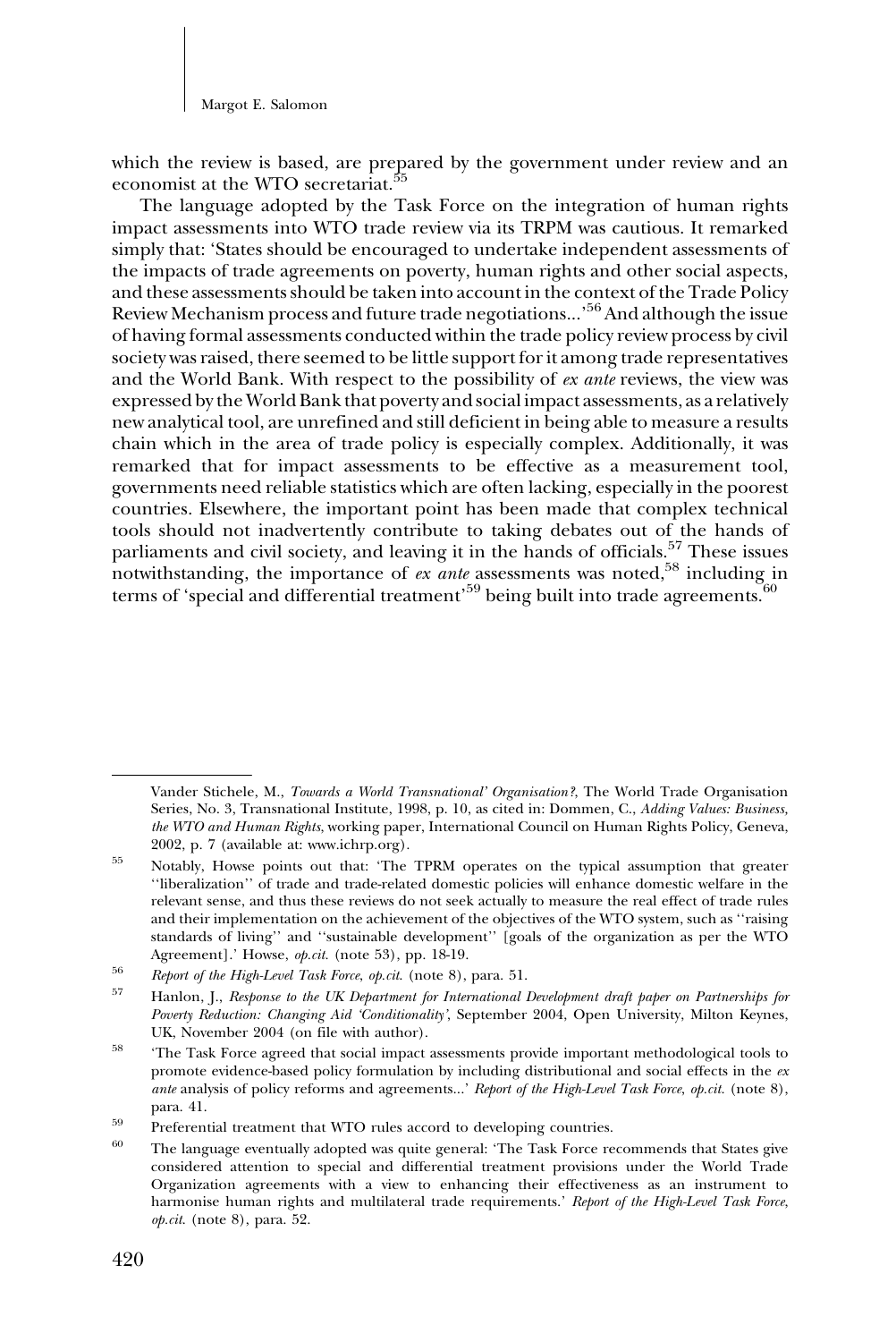## 3.3. Collective State Action

The Task Force, however, did not address more fully the inter-State dimension of contemporary human rights obligations as opposed to the familiar vertical relationship between the State and the individual. The human rights/social impact assessments might begin at the point of evaluating the existing negotiating position of the country in question in order to ascertain whether that country's negotiating position is optimal from the perspective of the fulfillment of its human rights obligations and thus in preventing negative social impact domestically.<sup>61</sup> The application of the due diligence standard at the international level would seem to imply a collective requirement for these types of predictive measures, since the Member States of international organisations are under an obligation of due diligence which compels them to ensure that their transfer of competences to an organisation does not weaken their responsibilities under international human rights law.<sup>62</sup>

Greater consideration of the inter-State dimension required in meeting human rights obligations would be important in light of State duties of international cooperation central to the contemporary protection and promotion of human rights.<sup>63</sup> Further reflection on this inter-State component would seem necessary to strengthen initially the requirements of States to refrain from acts that make it more difficult for people to realise their human rights, to remove obstacles that impede the realisation of human rights, and to guarantee that decisions, policies and agreements at the international level do not undermine the ability of a State to fulfill human rights domestically. In light of the endorsement by the international community in the Millennium Declaration and in the subsequent  $MDGs$ ,  $64$ international cooperation includes the clear 'commitment to making the right to development a reality for everyone and to freeing the entire human race from want'.<sup>65</sup> It also establishes a duty to work actively towards equitable multilateral trading, investment and financial systems that are conducive to poverty eradication, development and the realisation of human rights.<sup>66</sup>

In considering positive obligations, the Preamble to the WTO Agreement has free trade as an objective of a system aimed at the fulfillment of basic human values. The preambular references to raising standards of living, ensuring full employment and to sustainable development reflect the objective that human development and well-being is a central concern of the trade regime under the  $WTO<sup>67</sup>$  This position

<sup>&</sup>lt;sup>61</sup> See Howse, *op.cit.* (note 53), p. 12.

Sands, P. and Klein, P., Bowett's Law of International Institutions, 5th ed., Sweet and Maxwell, London, 2001, pp. 524–525. See, for example, the Matthews Case in which the European Court of Human Rights held that: the '[European Convention on Human Rights] does not exclude the transfer of competences to international organizations provided that the Convention rights continue to be ''secured''. Member States' responsibility therefore continues even after such a transfer.' Matthews vs. the United Kingdom (1999), Application No. 24833/94, ECtHR, para. 32.

 $63$  UN Charter, Articles 55 and 56; ICESCR, Articles 2(1), 11, 15, 22 and 23; DRD, Article 4(1); CRC, Articles 4, 17(b), 24(4) and 28(3).

 $64$  Millennium Declaration, para. 13; MDG 8.<br> $65$   $B/\text{J}$  are 11

 $\frac{65}{66}$  *Ibidem*, para. 11.

<sup>&</sup>lt;sup>66</sup> *Ibidem*, para. 13. See further Hunt, Nowak and Osmani, *op.cit.* (note 20), para. 216.<br><sup>67</sup>

<sup>67</sup> Agreement Establishing the World Trade Organization (1994), 1867 UNTS 31874, preambular para. 1.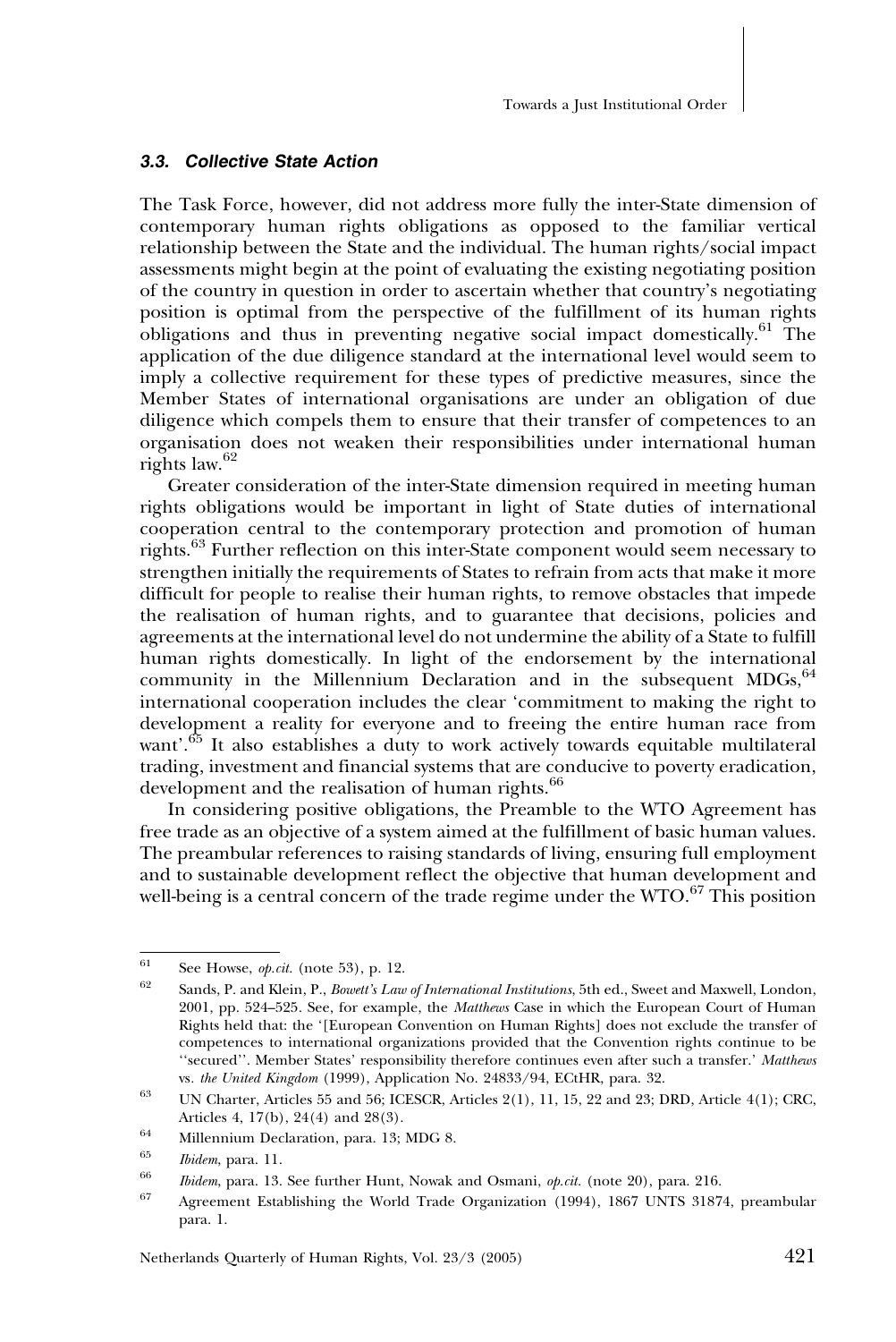was in fact endorsed by the WTO representative at the first session of the Working Group on the Right to Development in 2000, when he claimed that the WTO shared the same objectives for development as those set out in the UN Charter and the Universal Declaration of Human Rights.<sup>68</sup> The mandate of the TPRM, (the treaty for which is annexed to the WTO Agreement), while not explicitly stated in human rights terms could be expected to include as a start 'analyse of the affect of trade rules and policies on human capacities, the protection of which is a fundamental dimension of human rights as related to development'.<sup>69</sup>

The Declaration on the Right to Development incorporates explicitly both the inter-State and vertical dimensions of human rights law illustrated by the references to '...equality of opportunity for development [being] a prerogative both of nations and of individuals who make up nations<sup>70</sup> and noting that '[s] tates have the right and the duty to formulate appropriate national development policies that aim at the constant improvement of the well-being of the entire population and of all individuals...'<sup>71</sup> The 'prerogative' and the 'right' can be exercised by the State against those with the power to deny or constrain their capacity to formulate policies that improve the well-being of their populace and further their inalienable right to development.<sup>72</sup> Conditions that give rise to the types of claims that the right to development seeks to address was highlighted recently by the Vice-President for External Affairs of the World Bank. When asked how the rich countries are doing on trade, he responded: 'Trade remains the most damaging of the [macro] policies, the most economically illiterate, the most politically short-sighted, the most environmentally destructive, and the most socially ineffective form of intervention of the rich countries in the economy'.<sup>73</sup>

The Working Group endorsed the objectives outlined by the Task Force agreeing that 'it is necessary to consider introducing and strengthening human rights standards and principles in undertaking impact assessments of trade and development rules and policies at both national and international levels (...) [as] critical for the implementation of the right to development'.<sup>74</sup> It noted the need to develop suitable tools and a methodology to support human rights impact assessments for the right to development, as well as the urgent need to build national statistical and other capacities.<sup>75</sup> In encouraging the use of human rights impact assessments in guiding public policy at the national and international levels<sup>76</sup> the Working Group recommended that '[s]tates be encouraged to undertake independent impact assessments of trade agreements on the right to development, as a potentially useful instrument (...) and consider using these

<sup>68</sup> Report of the open-ended Working Group on the Right to Development, 1st session, 18–22 September 2000, UN Doc. E/CN.4/2001/26, para. 112.

<sup>&</sup>lt;sup>69</sup> Howse, *op.cit.* (note 53), p. 18. See, generally, *Report of the High-Level Task Force, op.cit.* (note 8), para. 51.

 $^{70}$  DRD, preambular para. 17.<br> $^{71}$  DRD, Article 9(2)

DRD, Article 2(3).

<sup>72</sup> See Orford, A., 'Globalization and the Right to Development', in: Alston, P. (ed.), Peoples' Rights, Oxford University Press, Oxford, 2001, p. 127, at p. 137.

<sup>73</sup> Goldin, I., Meeting the Challenge of Development – An Action Agenda to Achieve the Millennium Development Goals, London School of Economics, 3 February 2005.

 $\frac{74}{75}$  Report of the Working Group, op.cit. (note 5), para. 52.

 $\frac{75}{76}$  *Ibidem*, para. 53.

Idem.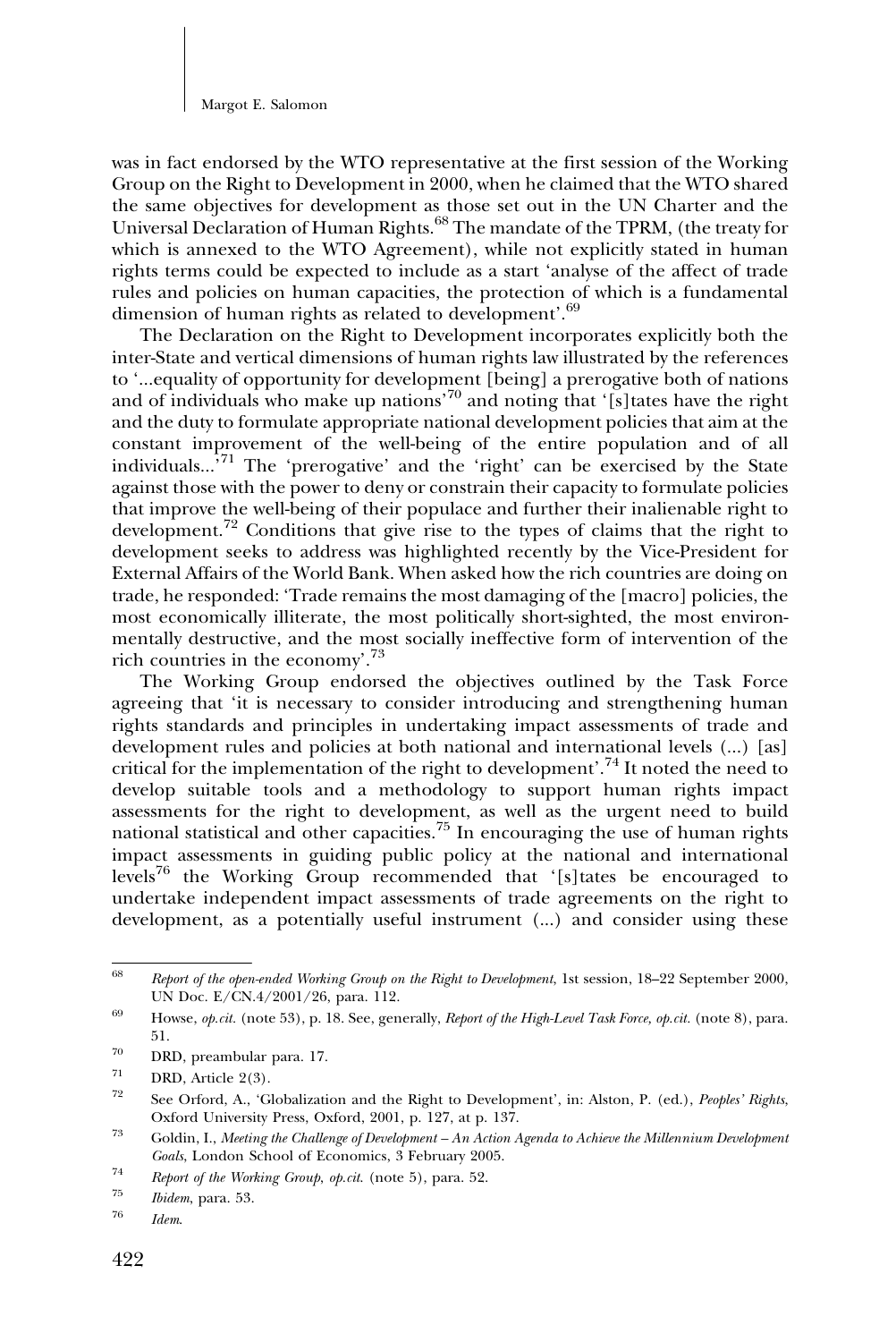assessments in the context of all the relevant international trade forums, including the Trade Policy Review Mechanism and future trade negotiations...'<sup>77</sup>

From a human rights perspective, impact assessments are important in order to prevent violations, notably among marginalised groups most likely to be negatively affected by international policies that do not explicitly include the protection of their rights. These assessments may also be valuable in the effort to remedy existing violations that may have occurred, inter alia, as a result of a failure of States within the WTO to have taken the necessary steps to prevent violations in the negotiation and implementation of trade agreements. While still in the formative stages of development,<sup>78</sup> human rights impact assessments aim to contribute to a system of accountability both at the domestic level and at the international level.79 The application of the due diligence standard may be relevant to the establishment of a system of accountability as described above, since it does not require that a direct causal relationship be established between a perpetrator and a violation, rather, it demands that the necessary steps be taken to avoid the violation and to remedy the breach should it occur. In fact, the failure of States to commit to elaborating and applying an effective system for the assessment of trade and development programmes and policies on the exercise of human rights in and of itself may contravene the due diligence standard. Giving effect to these obligations of conduct, which require action reasonably calculated to realise the enjoyment of rights, would be an important component in fulfilling the right to development which entails a particular process of development.80

In sum, consistent with the right to development approach there would seem to be a need to give effect to the interdependence of all human rights through the creation of comprehensive indicators based on internationally recognised civil, cultural, economic, political and social rights. Greater consideration also needs to be given to the inter-State obligations envisioned under international law for the protection and observance of human rights and both the national and international

 $77$  Ibidem, para. 54(e). Australia disassociated itself from the conclusions and recommendations of the 6th session of the Working Group on the Right to Development adopted by consensus. It was vocal in insisting that there be no mention of mainstreaming the right to development into the WTO or in the TPRM, points of central importance to developing countries collectively represented through the negotiating block known as the Non-Aligned Movement (NAM). The other States to disassociate themselves from the final document were the USA and Canada (ibidem, para. 32). On the politics of the right to development, see Marks, S.P., 'The Human Right to Development: Between Rhetoric and Reality', Harvard Human Rights Journal, Vol. 17, Spring, 2004, pp. 137-168.

<sup>78</sup> Walker notes four practical difficulties in undertaking human rights impact assessments: the complexity of undertaking HRIAs of trade rules and policies; the time needed to undertake such assessments; the need for political support from governments in light of their sensitivity to having their human rights performance measured, and; the identification of technical and financial support, particularly for governments of poor countries. Walker, A., 'Human Rights Impact Assessments of Trade-Related Policies', in: Gehring, M.W. and Cordonier Segger, M-C. (eds), Sustainable Developments in World Trade Law and Jurisprudence, Kluwer Law International, The Hague, forthcoming 2005.

<sup>&</sup>lt;sup>79</sup> For example, indicators in relation to participation rights might reflect the need for greater democratic accountability through strengthening the role of national parliaments in scrutinising the positions taken by governments in international fora. See Analytical Study of the High Commissioner for Human Rights on the Fundamental Principle of Participation and its Application in the Context of Globalization, UN Doc. E/CN.4/2005/41, para. 27.

<sup>&</sup>lt;sup>80</sup> On the right to development as a right to a particular process of development, see Sengupta, *op.cit.* (note 43), paras 15–26.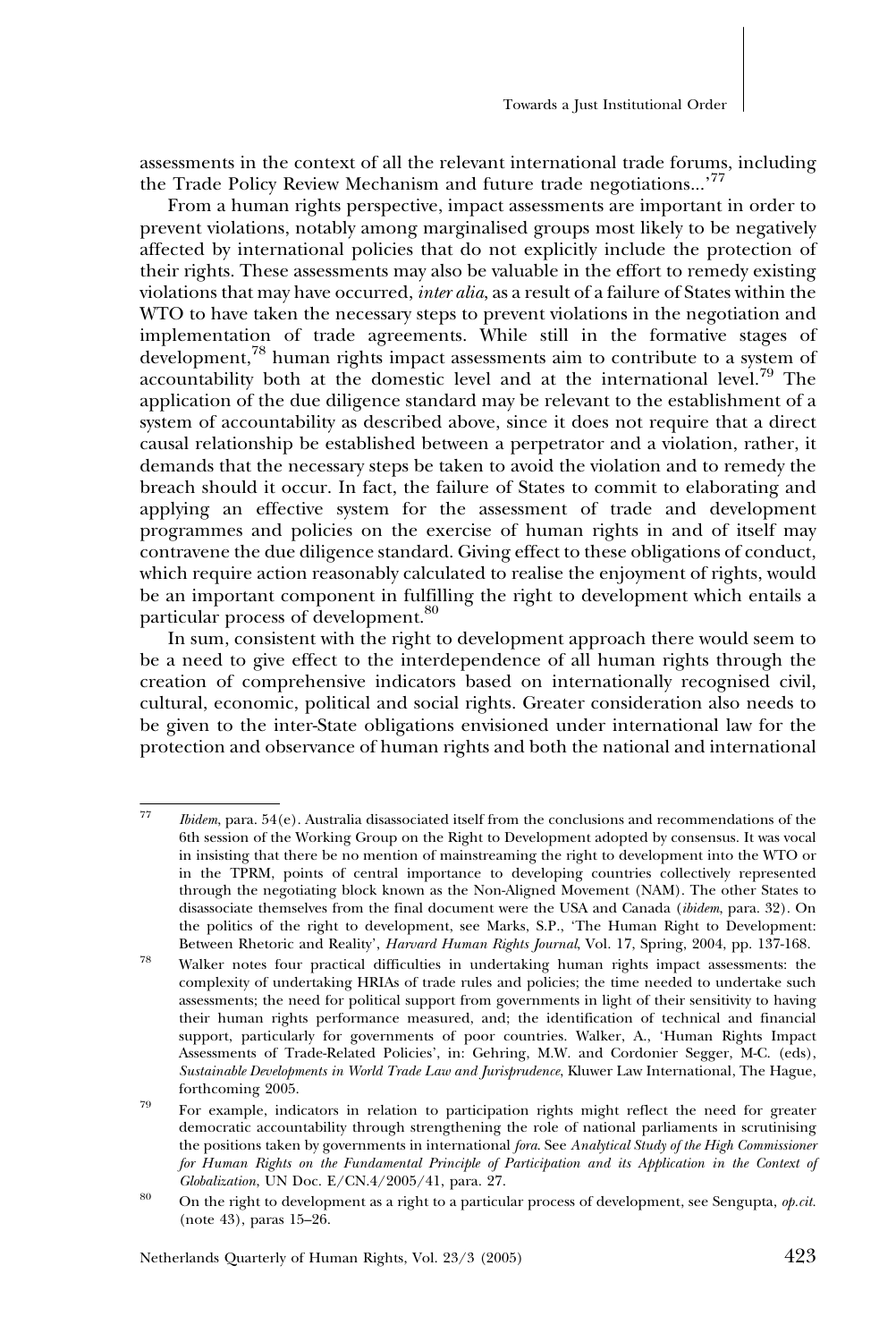dimensions of trade and development-related human rights impact should be measured. Ultimately, a value of these impact assessments would be reflected in their ability to prevent human rights violations, and in strengthening a system of accountability and ensuring the provision of remedies.

## 3.4. International Cooperation Indicators

The duty of international cooperation has always been a contentious issue in the Working Group. Habitually, Northern States fear any suggestion that they are bound to provide financial assistance to developing countries<sup>81</sup> (maintaining a reductive approach to the duty that invites much more than the transfer of resources) and Southern States emphasise that the duty of international cooperation requires addressing the inequities that plague the international economy.<sup>82</sup> The Task Force session, the public meetings of which were attended by a number of State representatives,<sup>83</sup> saw these on-going concerns revisited.<sup>84</sup> However a number of other issues were put on the table, and while largely left unexplored, spoke to some of the key matters in the protection and promotion of human rights today.

Included amongst these issues were the limited evaluation and lack of a uniform system for assessment of international cooperation in the context of MDG 8 – to Develop a Global Partnership for Development. Not surprisingly, this mirrors a weak point in the concept and practice of the right to development, despite the centrality of the duty of cooperation in the Declaration on the Right to Development. The self-

<sup>&</sup>lt;sup>81</sup> The Chairperson-Rapporteur, keen to have the Commission on Human Rights renew the mandate of the Task Force, sought to reassure Northern States in his opening statement to the Commission by remarking that: 'Although the Working Group avoided definitional and legalistic debates, both the letter and the spirit of its agreed conclusion clearly indicate that the right to development is not a right to assistance (...) [on the question of] the legal nature of the duty of states to cooperate at the international level for the realization of the right to development, the agreed conclusions and recommendations addressed this question in its proper perspective and right sequence by stating that ''mutual commitments, as part of the duty of international cooperation, can lead to specific binding arrangements between cooperating partners to meet the right to development requirements. Such arrangements can only be defined and agreed upon through genuine negotiations''.' For a more expansive view on the issue of international cooperation and the right to development, see Salomon and Sengupta, op.cit. (note 21).

<sup>&</sup>lt;sup>82</sup> See, for example, *Report of the Working Group, op.cit.* (note 5), para. 22: '(a) the right to adequate financing for development; (b) the right to equitable global trade rules; (c) the right to fair access to knowledge and technology; (d) the right not to be subjected to discriminatory treatment in the global economy on the basis of political or other non-economic reasons; and (e) the right to effective participation in international economic decision-making'. At points the growing importance of South-South cooperation, both in terms of trade relations as well as development cooperation was also raised.

<sup>83</sup> For an attendance list see, Report of the High-Level Task Force, op.cit. (note 8), paras 8-13.

<sup>84</sup> For example, Sweden, among the few donor countries to have actually met the MDG target of 0.7 percent GNI in overseas development assistance, nonetheless felt the need to state: 'our position is no secret we have no legal obligation of international cooperation, we do it out of a sense of international solidarity (...) we have a moral obligation (...) a shared responsibility'. The USA, while rejecting a 'right' to development, recognised its 'duty to assist', as did Sweden. Notably, the European Union made a bold start by reaffirming the language of the Declaration on the Right to Development in its opening statement presented by the Ambassador of the Netherlands remarking that '...states have a duty to cooperate with each other in ensuring development and eliminating obstacles to development...' This debate continued into the Working Group. See the compromise language in Report of the Working Group, op.cit. (note 5), para. 44.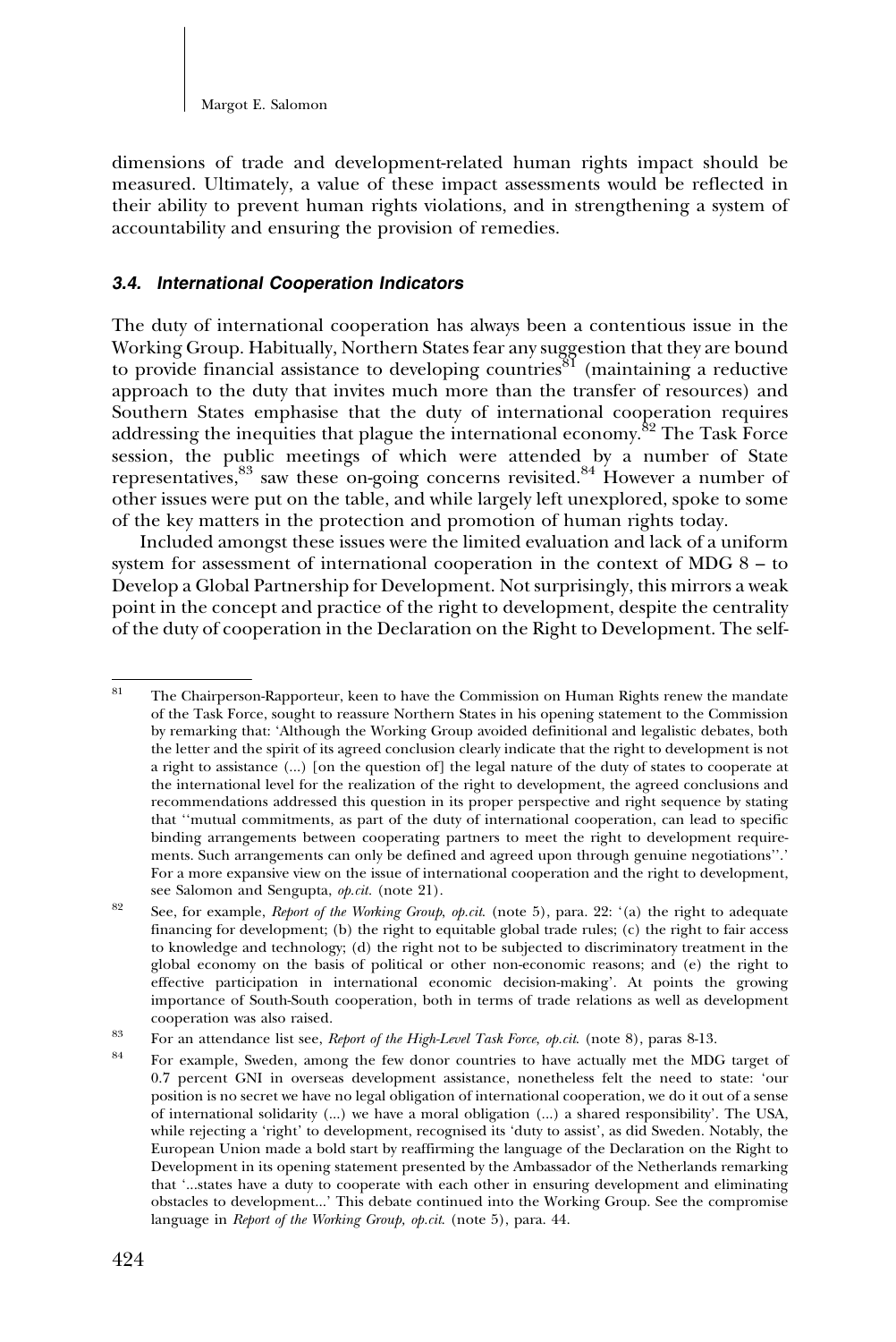assessment reports by some of the Organization for Economic Cooperation and Development (DAC) donors, and the MDG country reports by developed countries on the delivery of the commitments under MDG 8, were largely felt to be insufficient in this regard. It remained unclear as to who was being reported to, and whether the reports could be better linked to reporting under the human rights treaties.

The need to develop better indicators and measurements to assess international cooperation was evident. Based on the Task Force's proposal for its future work, the Working Group recommended it examine Millennium Development Goal 8. The Task Force was charged with suggesting criteria for the periodic evaluation of Goal 8, the aim being to improve the effectiveness of global partnerships with regard to the realisation of the right to development.<sup>85</sup> This proposed mandate was subsequently endorsed by the Commission on Human Rights.<sup>86</sup>

Since the number of actors and the volume of actions make it increasingly difficult to determine causal links in the area of poverty-related human rights violations, these indicators could provide an important step in facilitating the attribution of responsibility and elaborating systems of global accountability. It could also help to refine the contours and content of international cooperation as it pertains to international human rights law more generally (as found in the International Covenant on Economic, Social and Cultural Rights<sup>87</sup> and in the Convention on the Rights of the Child).<sup>88</sup> In light of their complementary work, the relevant treaty-bodies, special procedures and experts of the Sub-Commission on the Promotion and Protection of Human Rights should be invited to contribute to the forthcoming session.<sup>89</sup>

In the context of considering MDG 8 on development partnerships some time was dedicated to hearing from bilateral donor agencies on the nature and degree of human rights integration in their development programmes.<sup>90</sup> However, critical issues as to whether the focus on human rights and development has actually led to greater donor accountability was not broached,  $91$  nor was the issue of the known lack of policy coherence developed in any substantial way which sees, for example, a rights-based approach inform a donor government's development cooperation, at the same time that its trade policies might be undermining human rights abroad.<sup>92</sup>

 $^{85}$  Ibidem, para. 54(i).

<sup>86</sup> CHR Res. 2005/4, para. 5

<sup>87</sup> General Assembly Res.  $A/RES/2200A$  (XXI), 993 UNTS 3.

<sup>88</sup> General Assembly Res. 44/25, annex, 44 UN GAOR Supp. (no. 49), at 167, UN Doc. A/44/49 (1989).

<sup>89</sup> In 2003 the Sub-Commission was mandated by the Commission on Human Rights: '...to prepare a concept document establishing options for the implementation of the right to development and their feasibility, inter alia, an international legal standard of a binding nature, guidelines on the implementation of the right to development and principles for development partnership, based on the Declaration on the Right to Development, including issues which any such instrument might address...' CHR Res. 2003/83, para. 2.

<sup>&</sup>lt;sup>90</sup> Summaries are provided in the *Report of the High-Level Task Force, op.cit.* (note 8).

On this topic, see Uvin, P., Can Human Rights Make Aid Agencies More Accountable?, Human Rights and Poverty Reduction Meeting Series, 31 January 2005, Overseas Development Institute (summary available at: www.odi.org.uk/speeches/rights2005).

<sup>&</sup>lt;sup>92</sup> Policy coherence was discussed in the context of perhaps invoking Article XX on General Exceptions of the General Agreement on Tariffs and Trade (1994) on human rights grounds. Article XX allows for measures to be taken to protect, *inter alia*, human life and the environment, and to provide domestic support in several areas. Sweden mentioned the issue of policy coherence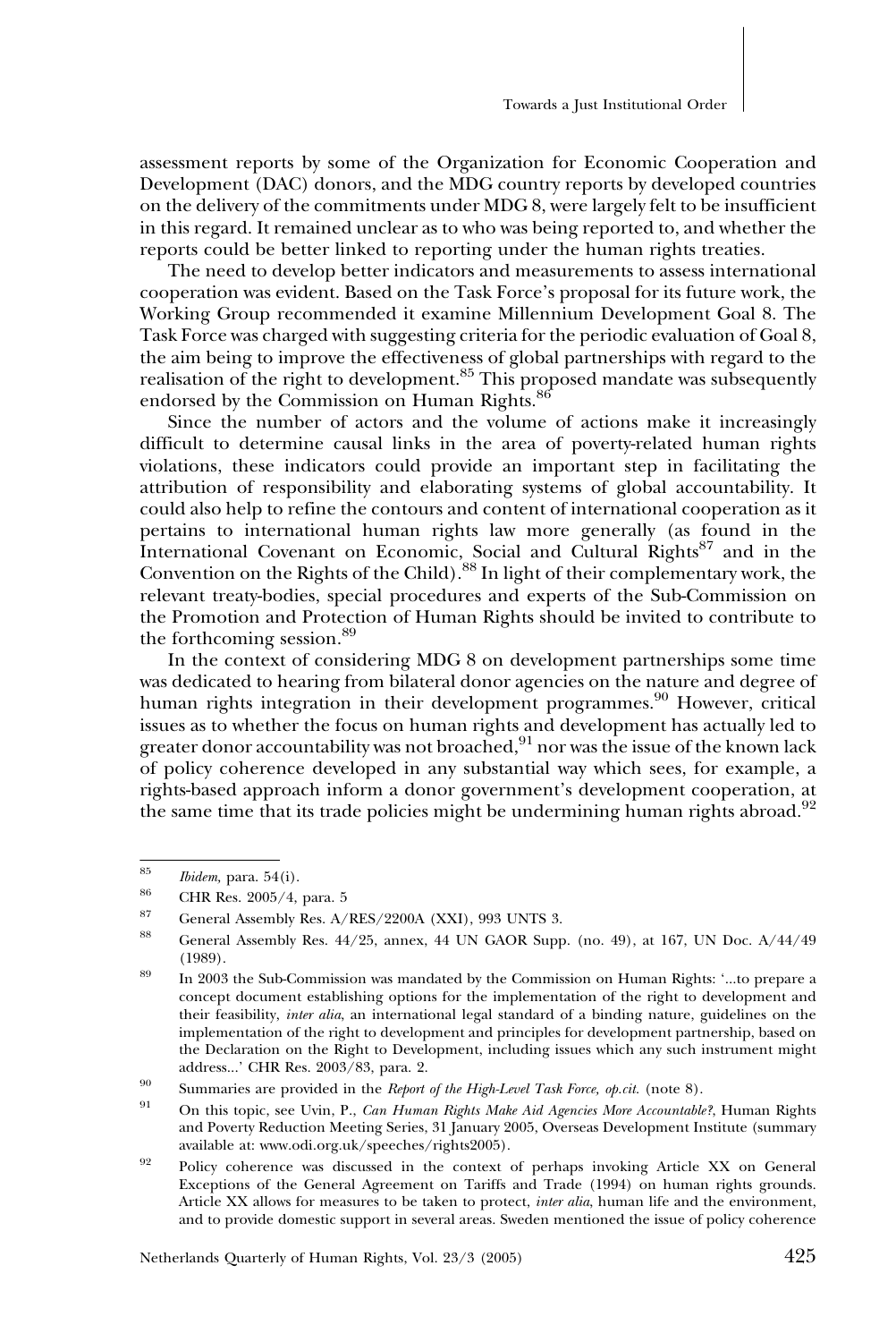Remarking that Article XVIII of the General Agreement on Tariffs and Trade  $(1994)^{93}$  allows developing countries to suspend concessions to develop domestic industries, the WTO representative spoke about the demands of developing countries to create domestic 'policy space' as part of MDG 8. This compelled the Chair of the Task Force to query whether the multilateral trading system allows for sufficient flexibility for the realisation of human rights and of the MDGs. A sovereign government's right to regulate in the public interest $94$  may have similar objectives to the idea of national governments using their human rights obligations as a shield against international economic policies that push members of their society, often the poor and most vulnerable, below the basic international minimum threshold.<sup>95</sup>

The issue of strengthening the national policy space in order to allow for developing countries to pursue their own national objectives (consistent with and in pursuit of the fulfillment of their human rights obligations) was noted although not developed by the Task Force.<sup>96</sup> This issue of space for national economic policy in the implementation of the right to development figured among the topics targeted by the Working Group to guide future work,  $\frac{97}{97}$  although it was a point of

in its presentation on development cooperation (Report of the High-Level Task Force, op.cit. (note 8), para. 18), and the Task Force linked ex ante trade policy assessment as a potential instrument in bringing about greater policy coherence (*ibidem*, para. 41). The issue will likely inform future deliberations on the right to development, see the Chairperson-Rapporteur's statement to the Working Group upon re-election, Report of the Working Group, op.cit. (note 5), para. 6. On the issue of policy coherence and human rights, see Ziegler, J., Report of the UN Special Rapporteur on the Right to Food, UN Doc. E/CN.4/2005/47; Hunt, P., Report of the UN Special Rapporteur on the Highest Attainable Standard of Health, Mission to the WTO, UN Doc. E/CN.4/2004/49/Add.1; A Fair Globalization, Report of the World Commission on the Social Dimension of Globalization, ILO, Geneva, 2004; and the ILO followup regarding a 'Policy Coherence Initiative', see ILO Governing Body, 292nd session, Working Party on the Social Dimension of Globalization, GB.292/WP/SDG/1, March 2005; and the Report of the Working Party on the Social Dimension of Globalization, GB.292/15, March 2005. Issues in relation to policy coherence are also addressed in some of the MDG donor country reports, see, in particular, Finland's Report on the Millennium Development Goals, 2004 (available at: www.undp.org/mdg/ donorcountryreports.html).

<sup>&</sup>lt;sup>93</sup> Article XVIII: Governmental Assistance to Economic Development.

See UNCTAD, World Investment Report, 2003, New York/Geneva, Chapter 5.

<sup>&</sup>lt;sup>95</sup> On the point about using human rights as a shield, see Hunt, P., 'Relations Between the UN Committee on Economic, Social and Cultural Rights and International Financial Institutions', in: Van Genugten, W., Hunt, P. and Mathews, S. (eds), World Bank, IMF and Human Rights, Wolf Legal Publishers, Nijmegen, 2003, p. 139, at pp. 145-150.

<sup>&</sup>lt;sup>96</sup> Report of the High-Level Task Force, op.cit. (note 8), para. 33. The issue of democratic governance – essential to the right to development in light of its incorporation of civil and political rights and instrumental in the furtherance of the MDGs – was not addressed in any detail either.

<sup>&</sup>lt;sup>97</sup> Report of the Working Group, op.cit. (note 5), para. 55(a). See also para. 41 in which the Working Group '...urges States, in pursuing the discussion [on national economic policy space], to bear in mind its relevance to the realization of the right to development'.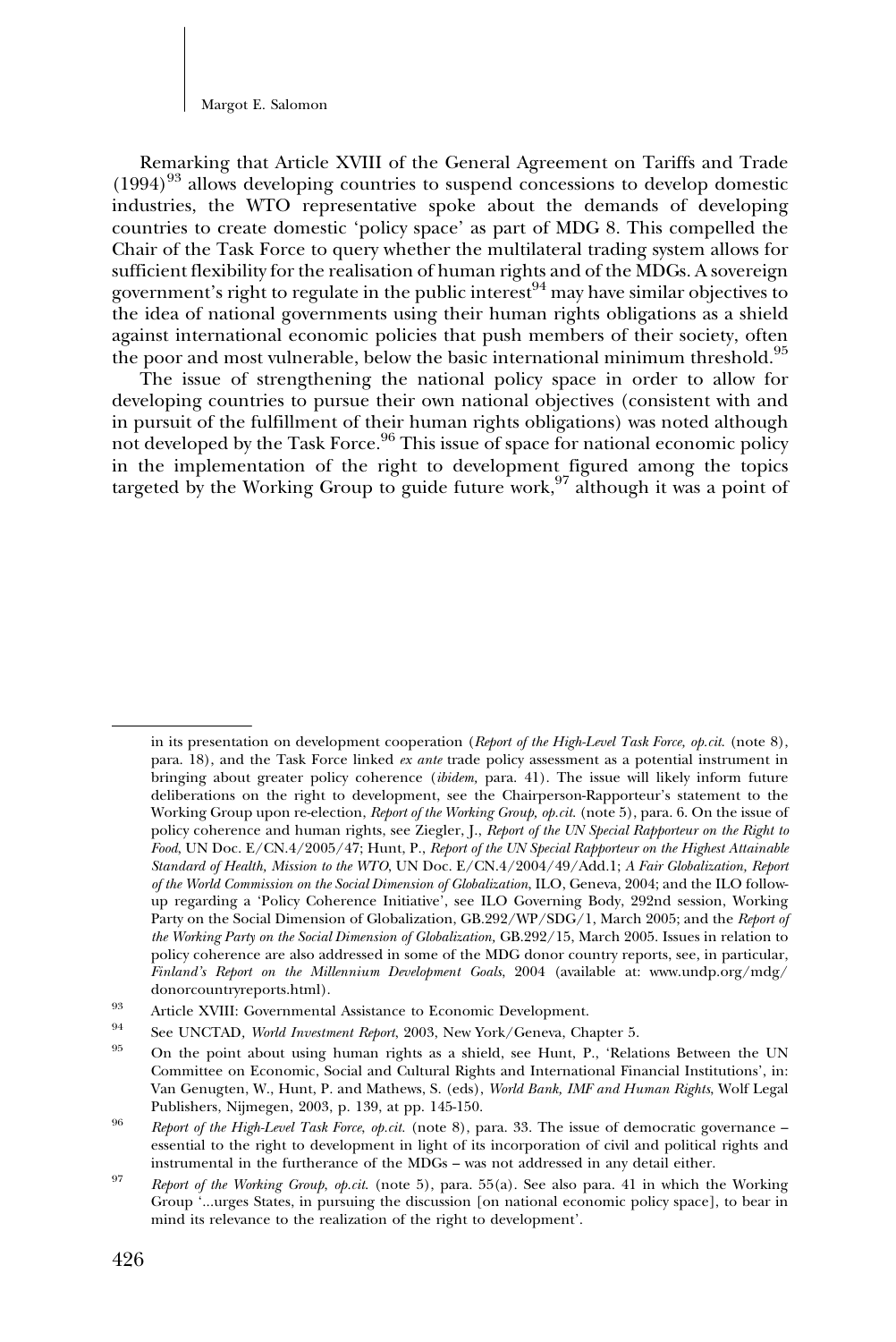considerable tension along traditional North-South lines.<sup>98</sup> Finding a balance between the calls by the South for increased domestic policy space, refining the explicit content of the term from the perspective of the right to development, and, considering any corresponding commitment of developed States to meeting the duty of international cooperation in this regard, are likely to seize the Working Group's deliberations in future.<sup>99</sup>

Human rights are concerned primarily with challenging abuse of power at all levels – preventing it, ensuring a system of accountability, and remedying the violations brought about by its occurrence.<sup>100</sup> The requirement of establishing an enabling environment conducive to the exercise of rights by all people follows from this fundamental premise. Means and mechanisms able to contribute to this objective are increasingly assessed for their utility in securing human dignity as codified in international law. As such, human rights generally, and the right to development specifically, come to the global poverty reduction project with a specific emphasis. And therein lie their importance to the development enterprise.

# 4. RIGHTS-BASED ECONOMIC GROWTH

A principle challenge to and benefit of the Task Force lay in the multidisciplinarity of its composition. The general discussions as well as the drafting of the conclusions and recommendations forced a meeting of minds, largely of economists on one side and human rights lawyers on the other. Nowhere was this more evident than in the discussion pertaining to economic growth.

The position of the World Bank was that development has to be grounded in 'sound economic policies that fostered growth', though with income gaps widening in some of the world's poorest countries, the Bank noted that it is encouraging governments to adopt policies targeting more equitable distribution of the benefits of growth. The human rights experts supported this focus on more equitable growth, but as a means to securing human rights.<sup>101</sup> Significantly, the conclusions and recommendations as adopted by the Task Force recognised 'that development had to be grounded in sound economic policies that fostered growth with equity...',<sup>102</sup> agreement being echoed by the Working Group when it noted that 'the implementation of the right to development requires growth with equity [and that] [d]evelopment has to be grounded in economic policies that foster growth with

<sup>&</sup>lt;sup>98</sup> The inclusion of a reference to 'national policy space' was supported by Pakistan and the Non-Aligned Movement of developing States. Compromise language proposed by the European Union suggesting a reference to 'space for national economic planning' was still unacceptable to Australia and the USA, both of which disassociated their states from the final consensus document adopted by the Working Group. Northern States were concerned that the vaguely defined notion of national policy space leaves wide open the possibility for it to be used by developing States as a blanket waiver on trade issues.

<sup>99</sup> Report of the Working Group, op.cit. (note 5), para. 22. See further A Fair Globalization, op.cit. (note 92), paras 249 and 253.

<sup>&</sup>lt;sup>100</sup> See, generally, Tomaševski, K., Strengthening Pro-Poor Law: Legal Enforcement of Economic and Social Rights, Overseas Development Institute Meeting Series, January 2005 (available at: www.odi.org.uk/ rights).

<sup>101</sup> On the instrumental role of growth, see Sen, *op.cit.* (note 43).

Report of the High-Level Task Force, op.cit. (note 8), para. 31.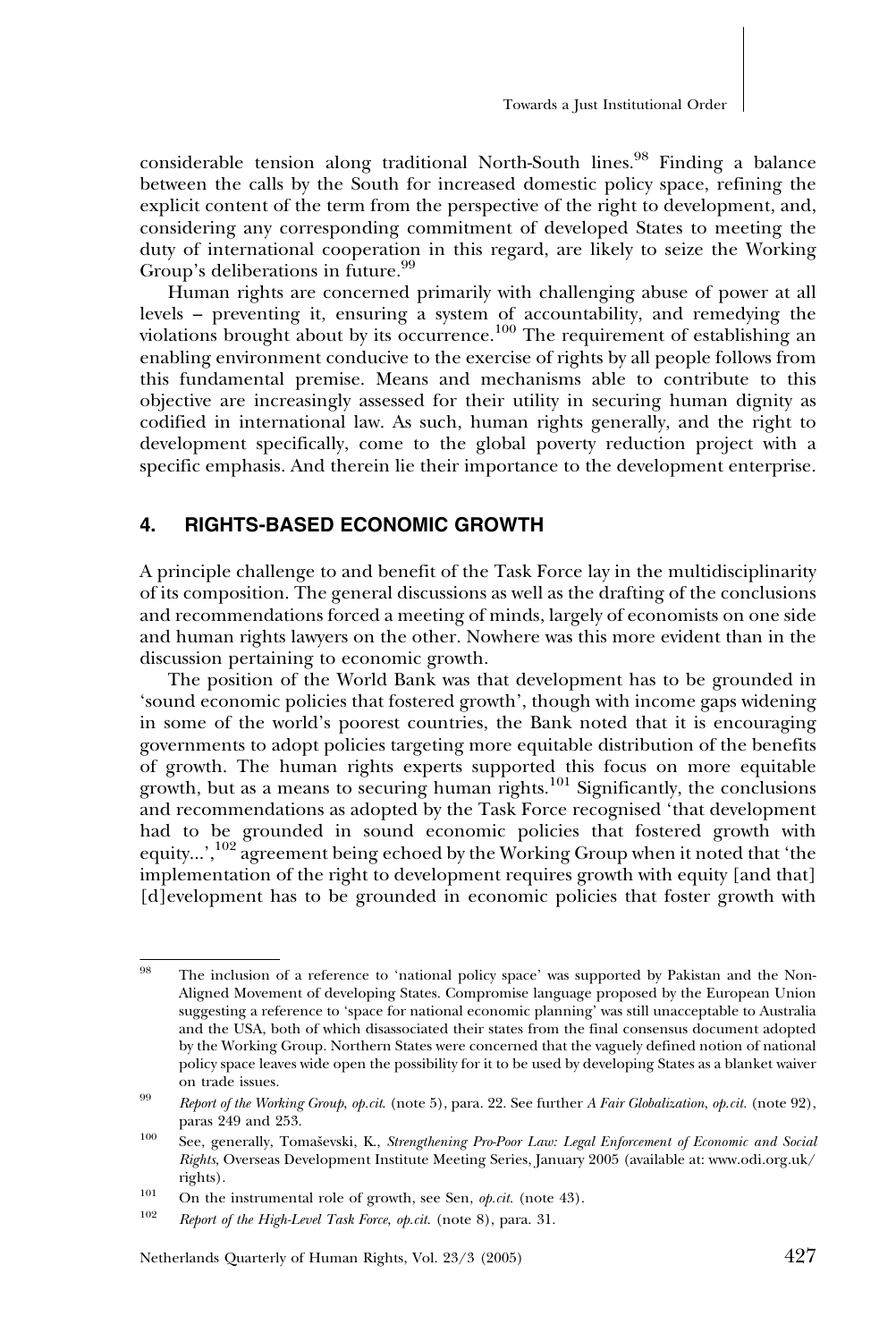social justice'.<sup>103</sup> This linking represents an added-value of the right to development to the development process, $10<sup>4</sup>$  and exemplifies the first objective of this entire exercise – establishing and agreeing on the human rights imperatives to the topics under consideration.

The emphasis on growth with equity aims to ensure that growth serves as a means to the larger goal of overall well-being measured in terms of the realisation of human rights for all. As the Working Group has agreed, respect for human rights must determine the strategies for growth as well as guide its distribution.<sup>105</sup> This approach moves away from prescriptions that view development purely in terms of increased national income based on the 'trickle down approach' and aggregate benefit, with inadequate attention being given to concurrent increases in intra-State inequality and regional disparities or to exploitive conditions of employment. Under the Task Force consensus, the primary utility of growth is as an instrument in ensuring the right to development and eradicating poverty,<sup>106</sup> and it would need to be achieved in a manner that is consistent with the human rights obligations of all States (including, for example, obligations of developed States in relation to the participation of developing countries in the global economy). To these ends, the Working Group adopted the view that 'a rights-based approach to economic growth and development contributes to the realisation of the right to development...'<sup>107</sup> As summed up by the Chair of the Task Force, the right to development tends to focus on missing elements of conventional development thinking. It represents a shift in the development paradigm from growth-oriented strategies to rights-based strategies, compelled by the call of people for greater ownership over the processes that impact on their lives.

As has been elsewhere noted 'the right to development, in requiring that development be pursued through and along with the respect for and furtherance of all internationally recognized human rights, stipulates the categorical rejection of one of the most prominent narratives about the nature of development and growth (...) that ''you cannot make an omelette without breaking a few eggs''.'108 The issue of 'trade-offs' is another topic worth revisiting here.

# 5. MAKING 'TRADE-OFFS' CONSISTENT WITH HUMAN RIGHTS

Where the representatives of the multilateral institutions emphasised that development implies establishing policy priorities and addressing trade-offs in

<sup>&</sup>lt;sup>103</sup> Report of the Working Group, op.cit. (note 5), para. 42.<br><sup>104</sup> Street that the deal of the state of the GL CI

Statement by Ambassador Ibrahim Salama to the 61st CHR; Report of the Working Group, op.cit. (note 5), para. 46. On the significance of including rights-based economic growth with equity and justice as a constitutive element of the right to development, see Sengupta, op.cit. (note 30), paras. 8-12.

<sup>&</sup>lt;sup>105</sup> Report of the Working Group, op.cit. (note 5), para. 46.

This emphasis on the instrumental role of income can be seen in the way in which poverty itself is defined. It is no longer understood as constituting only a lack of income, but includes deprivations in capability, choice, security and power. CESCR, Statement on Poverty and the International Covenant on Economic, Social and Cultural Rights, 25th session, 2001, UN Doc. E/C.12/2001/10, para. 8.

<sup>&</sup>lt;sup>107</sup> Report of the Working Group, op.cit. (note 5), para. 46.

<sup>108</sup> Howse, R., Mainstreaming the Right to Development into International Trade Law and Policy at the World Trade Organization, UN Doc. E/CN.4/Sub.2/2004/17, para. 13.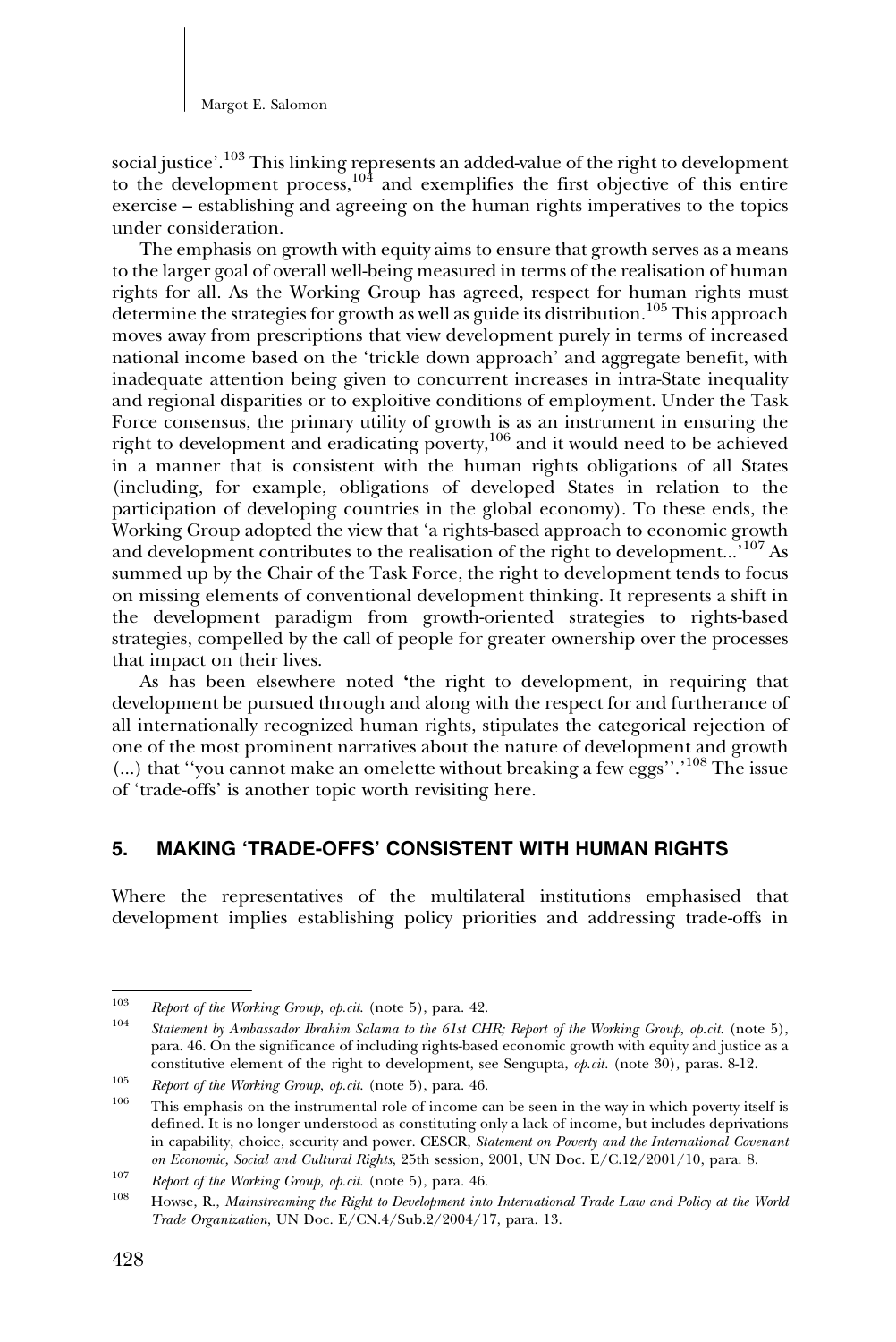resource allocations and in benefits, intra- and inter-temporally<sup>109</sup> the human rights advocates reaffirmed that any trade-off should seek to be consistent with human rights, both in its process<sup>110</sup> and outcomes. This balancing of methodologies found its way into the agreed conclusions of the Task Force,  $\frac{111}{9}$  although perhaps without the full consideration it deserves given the considerable influence that the World Bank and IMF have on economic policies in developing countries.<sup>112</sup>

During the discussion, the representative of the IMF expressed the view that trade-offs require only that the concerns of the 'losers' are addressed as best as can be. This view, while unacceptable from a human rights perspective, did serve to emphasise the importance of identifying the effects of policies on the poor and vulnerable, the need for the provision of special measures including in the form of social safety nets and targeted transfers and subsidies, and the role of multilateral trade and development institutions in supporting national efforts in this regard.<sup>113</sup> Nonetheless, the categorical approach expressed by the IMF that anticipates economic policy winners and policy losers in a system requiring trade-offs, gives rise to grave concerns from the standpoint of international human rights law.

While often suggested by people working outside of human rights, it is not the case that there is a necessary incompatibility between economic planning – which as the international financial institutions highlight, require trade-offs of various kinds – and adherence to human rights including the principle that all rights are indivisible and interdependence. The recognition of resource constraints that gives rise to the idea of progressive realisation of economic, social and cultural rights also makes it inevitable that policy-makers will have to face trade-offs among rights since all rights cannot be fulfilled at the same time and to the same degree. However, the human rights principle of indivisibility requires that no human rights be considered intrinsically inferior and that prioritisation can only be done on practical grounds – e.g., because a certain right has remained historically more under-realised than others, or because it is likely to act as a catalyst towards the speedy fulfillment of other rights.<sup>114</sup> Further, no one group of rights can be seen as intrinsically more valuable, that is, focusing on the right to health or the right to education (economic and social rights) should not be at the exclusion of building a culture in which the

<sup>109</sup> A possible weakness of the human rights regime is its lack of detailed focus on our responsibilities to future generations. In light of potential inter-generational trade-offs, this area would benefit from greater analysis by human rights experts, drawing on environmental law and on sustainable development law. This gap notwithstanding, '[t]he right to development must be implemented so as to meet developmental and environmental needs of present and future generations in a sustainable and equitable manner. This includes the duty to cooperate for the eradication of poverty in accordance with Chapter IX on International Economic and Social Cooperation of the Charter of the United Nations...' International Law Association, New Delhi Declaration of Principles of International Law Relating to Sustainable Development, Resolution 3/2002. para. 2.3 et seq.

<sup>&</sup>lt;sup>110</sup> Meeting the minimum universal human rights standards and applying the human rights principles of transparency, equality, participation, accountability and non-discrimination.

<sup>&</sup>lt;sup>111</sup> Report of the High-Level Task Force, op.cit. (note 8), para. 33.<br> $\frac{112}{12}$ 

<sup>112</sup> 'Questions remain about the amount of genuine autonomy enjoyed by countries, given the greater financial power and technical capacity of donors in some aid dependent countries.' Partnerships for Poverty Reduction: Rethinking Conditionality, Department for International Development, UK Policy Paper, March 2005, para. 5.17. The World Bank and IMF have recently remarked likewise, para. 6.1.

<sup>&</sup>lt;sup>113</sup> Report of the High-Level Task Force, op.cit. (note 8), paras 24 and 38.

Hunt, Nowak and Osmani, op.cit. (note 20), para. 22.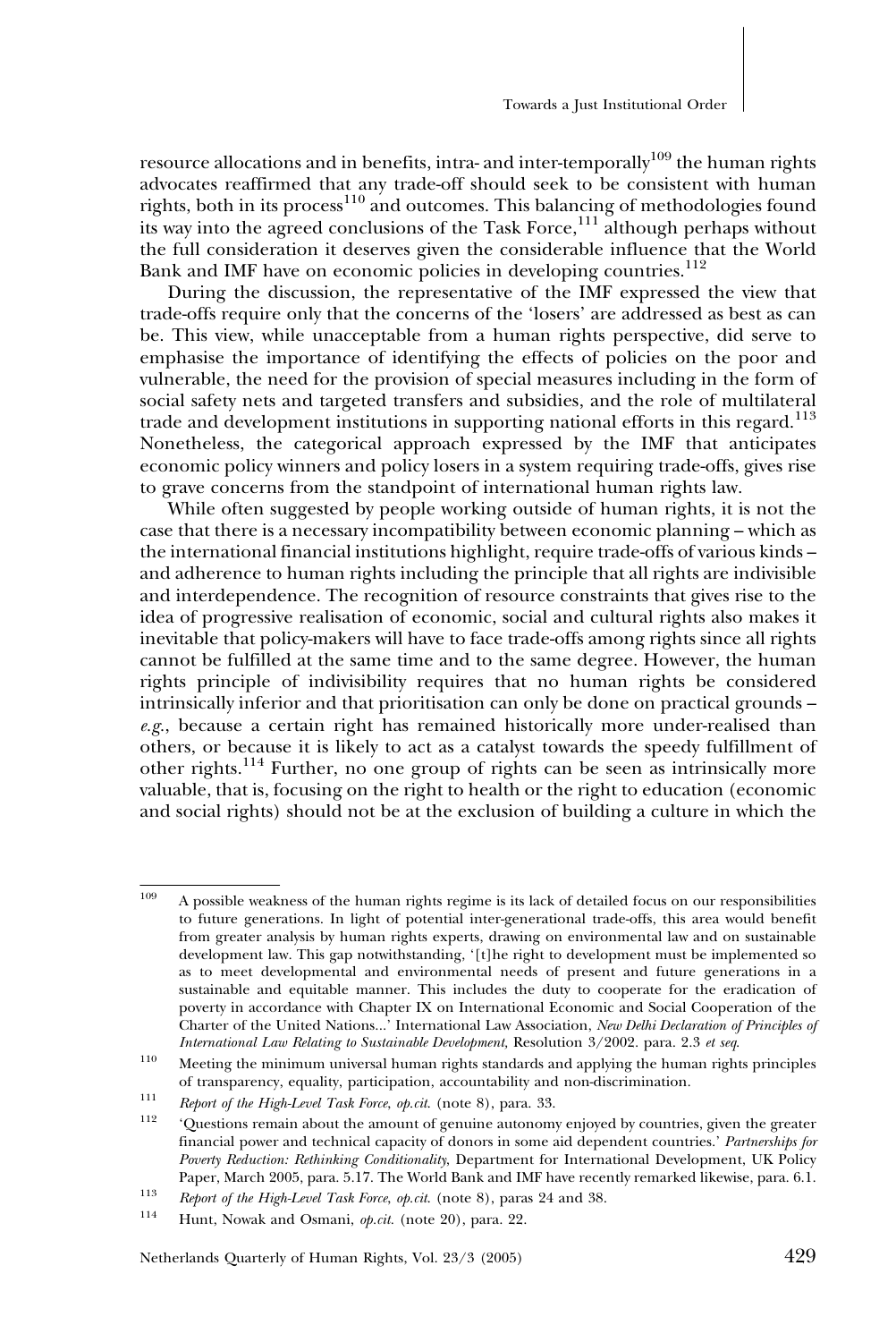rule of law thrives and free and fair elections are held (civil and political rights).<sup>115</sup> Consistent with the human rights principle of non-retrogression, no State, group, or person has a right to engage in any activity or perform any act aimed at the destruction of rights and freedoms or to limit them to a greater extent than provided for in human rights law.<sup>116</sup> And any deliberately retrogressive measures would require a full justification by reference to the totality of rights to be progressively realised and weighed against the standards that obligate the full use of the maximum available resources, $117$  which include those available from the international community.<sup>118</sup> Finally, the recognition of resource constraints notwithstanding, the international human rights system specifies core obligations that require States to ensure, with immediate effect, certain minimum levels of enjoyment of each economic, social and cultural right. $119$  All actors in positions to influence domestic policy, be they the developing States, developed States or international institutions, should be seeking to reach these minimum standards as a priority. Notably, the Committee on Economic, Social and Cultural Rights has concluded that these basic obligations form part of customary international law, thereby binding all subjects of international law, which would include international organisations as well as States.<sup>120</sup>

The possibility that there will be tensions in reconciling the rights of individuals and the interests of society as a whole, or between groups, is foreseen under international human rights law. However, any interference with a person's human rights must strike a fair balance between the demands of the others, be it the general interest of the community or another group, and the fundamental rights of the person or persons.121 The critical element seemingly absent from the non-human rights consideration of the topic espoused by the IFIs is the methods by which a trade-off, *i.e.*: the potential limitations on a person's rights, is determined. Consistent with general human rights principles any limitation on rights must not

<sup>115</sup> A converse example would be equally valid. On trade-offs, see Donnelly, J., 'Human Rights, Democracy and Development', *Human Rights Quarterly*, Vol. 21, No. 3, 1999, p. 608, at pp. 626-627, where he remarks on the 'trade-offs' of sacrificing distributional equity in favour of rapid accumulation (equity trade-off) and the sacrifice of civil and political rights in the name of efficiency in addressing underdevelopment (liberty trade-off). Notably among development actors, human rights are often understood largely as civil and political rights.

<sup>116</sup> See, for example, International Covenant on Civil and Political Rights (1966), General Assembly Res. A/RES/2200A (XXI), 999 UNTS 171, Article 5.

<sup>&</sup>lt;sup>117</sup> CESCR, General Comment No. 3, On the Nature of States Parties' Obligations, UN Doc. E/1991/23, Annex III, 1990, para. 9.

 $118$  *Ibidem*, para. 13.

<sup>119</sup> Ibidem, para. 10; CESCR General Comment No. 15, On the Right to Water, UN Doc. E/C.12/2002/11, para. 37. Civil and political rights are not subject to progressive realisation.

<sup>&</sup>lt;sup>120</sup> CESCR Concluding Observations: Israel, 30th session, 2003, UN Doc. E/C.12/1/Add.9, para. 31.

Belgian Linguistics Case (1968), 1 EHRR 252, para. 7; Sporrong and Lonnroth vs Sweden (1983), 5 EHRR 35, para. 69; Aka vs Turkey (September 1998), Application No. 107/1997/891/1103 ECtHR, para. 44. In finding a violation of Article 1, Protocol No. 1 of the European Convention on Human Rights which provides for the protection of property the Court held, *inter alia*, that: 'According to the Court's well-established case-law, an ''interference'', including one resulting from expropriations intended to assist with the development of large-scale public work schemes, must strike a ''fair balance'' between the demands of the general interest of the community and the fundamental rights of the person whose property had been expropriated'.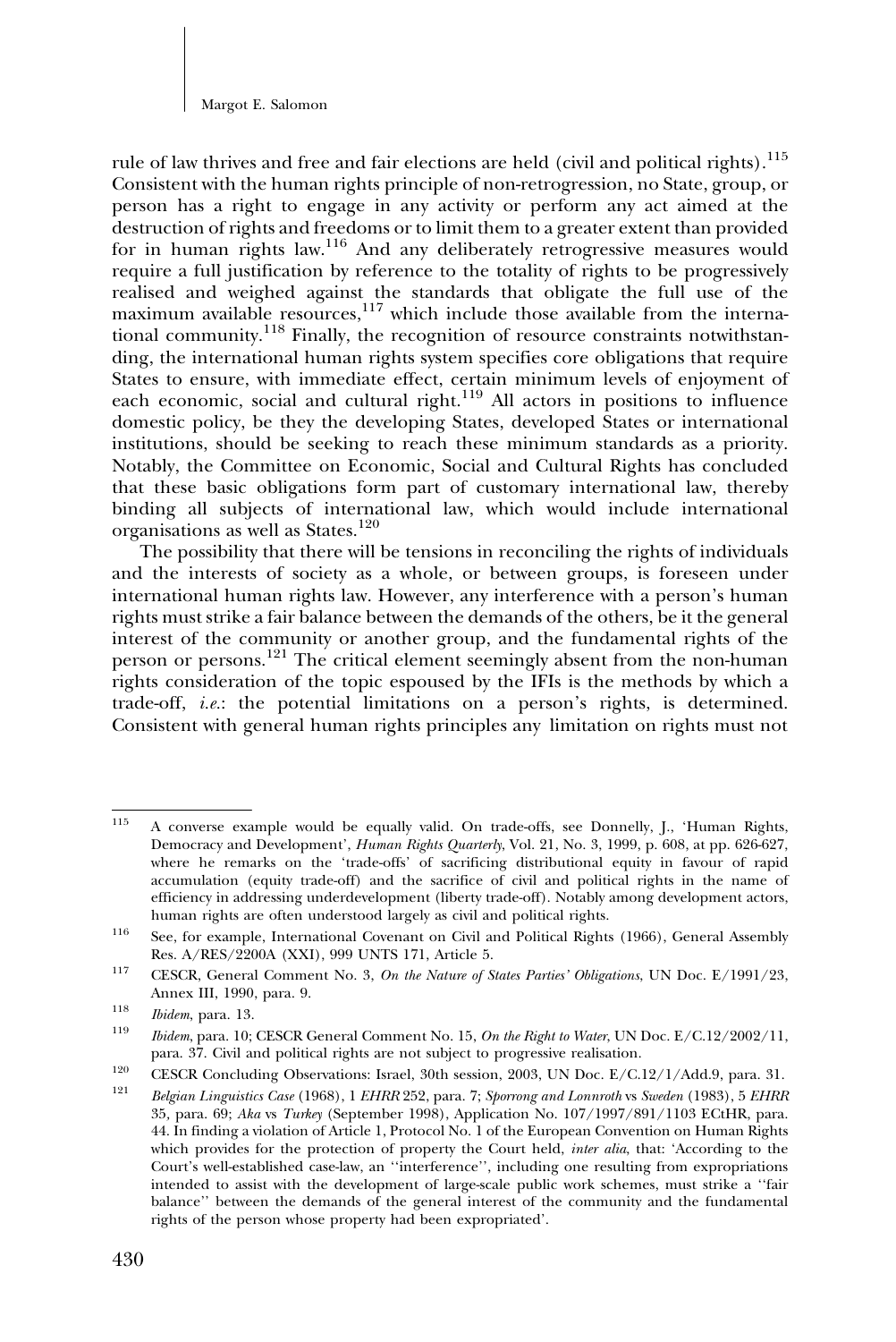be arbitrary,<sup>122</sup> must ensure a reasonable relationship of proportionality between the means employed and the aim pursued, $123$  must have both a reasonable and objective justification,<sup>124</sup> and must meet the test of necessity.<sup>125</sup> Further, human rights law requires that there be a remedy, should trade-offs violate a person's or groups' rights,126 and that in any process of trading-off no one should fall below the minimum essential level of rights<sup>127</sup> required to live in conditions of dignity.<sup>128</sup>

The Working Group took the position that the right to development enriches such strategies aimed at building synergies between growth-oriented development and human rights. It does this through systematically incorporating human rights standards and principles, including those of transparency, equality, participation, accountability and non-discrimination into development processes, at both national and international levels.<sup>129</sup> It was suggested therefore that 'the right to development should guide in setting priorities and resolving trade-offs in resource allocations and policy frameworks<sup>7</sup>.<sup>130</sup> Given the general favouring among IFIs of economic

Netherlands Quarterly of Human Rights, Vol. 23/3 (2005) 431

<sup>&</sup>lt;sup>122</sup> Kitok vs Sweden (1988), Human Rights Committee Communication No. 197/1985, UN Doc. CCPR/ C/33/D/197/1985, para. 9.1.

<sup>&</sup>lt;sup>123</sup> Belgian Linguistics Case, supra note 121, para. 10: '...difference of treatment in the exercise of a right (...) must not only pursue a legitimate aim: (...) [it] is likewise violated when it is clearly established that there is no reasonable relationship of proportionality between the means employed and the aim sought to be realised; Aka vs Turkey, supra note 121, para. 47. 'The Strasbourg human rights organs have consistently held that the principle of proportionality is inherent in evaluating the right of an individual person and the general public interests of society'. Arai-Takahashi, Y., The Margin of Appreciation Doctrine and the Principle of Proportionality in the Jurisprudence of the European Court of Human Rights, Intersentia, Antwerp, 2002, p. 14.

<sup>&</sup>lt;sup>124</sup> Belgian Linguistics Case, supra note 121, para. 10: '...following the principles which may be extracted from the legal practice of a large number of democratic States (...) the principle of equality of treatment is violated if the distinction has no objective and reasonable justification...'; Lovelace vs Canada (1981), Human Rights Committee Communication No. 24/1977, UN Doc. CCPR/C/OP/ 1, para. 16; Kitok vs Sweden (1988), Human Rights Committee Communication No. 197/1985, UN Doc. CCPR/C/33/D/197/1985, para. 9.8.

<sup>&</sup>lt;sup>125</sup> In the European case-law, justification of an interference on this ground must be both 'relevant and sufficient' and most importantly, the 'necessity' implies the existence of a 'pressing social need'. Thus, the interference must be proportional to the legitimate aims pursued. Handyside vs United Kingdom (1979-1980), 1 EHRR 737, paras 48-50. See Arai-Takahashi, op.cit. (note 123), pp. 11-12. The consideration of that which is 'necessary in a democratic society' in determining justifiable limitations on human rights highlights the important link between democracy and development. See World Conference on Human Rights, Vienna Declaration and Programme of Action, para. 8; and Sen, op.cit. (note 43), chapter 6.

<sup>&</sup>lt;sup>126</sup> The right to a remedy is expressly guaranteed in both global and regional human rights instruments. It contains two separate concepts: the procedural aspect of effective access to a fair hearing and the substantive aspect of relief afforded to a successful claimant. Shelton, D., Remedies in International Human Rights Law, 2nd ed., Oxford University Press, Oxford, 2005, p. 9.

<sup>&</sup>lt;sup>127</sup> CESCR General Comment No. 3, *supra* note 117, para. 10.

<sup>&</sup>lt;sup>128</sup> The Government of the Republic of South Africa vs Irene Grootboom and Ors (October 2000), Constitutional Court of South Africa, Case CCT11/00, para. 83; Minister of Health and Ors vs Treatment Action Campaign and Ors (July 2002), Constitutional Court of South Africa, Case CCT 8/02, para. 28; the international community has recognised extreme poverty as constituting a 'violation of human dignity'. Vienna Declaration and Programme of Action (1993), para. 23.

<sup>&</sup>lt;sup>129</sup> Report of the Working Group, op.cit. (note 5), paras  $42-43$  as drawn from the Report of the High-Level Task Force, op.cit. (note 8), para. 32.

<sup>&</sup>lt;sup>130</sup> Report of the Working Group, op.cit. (note 5), para. 43.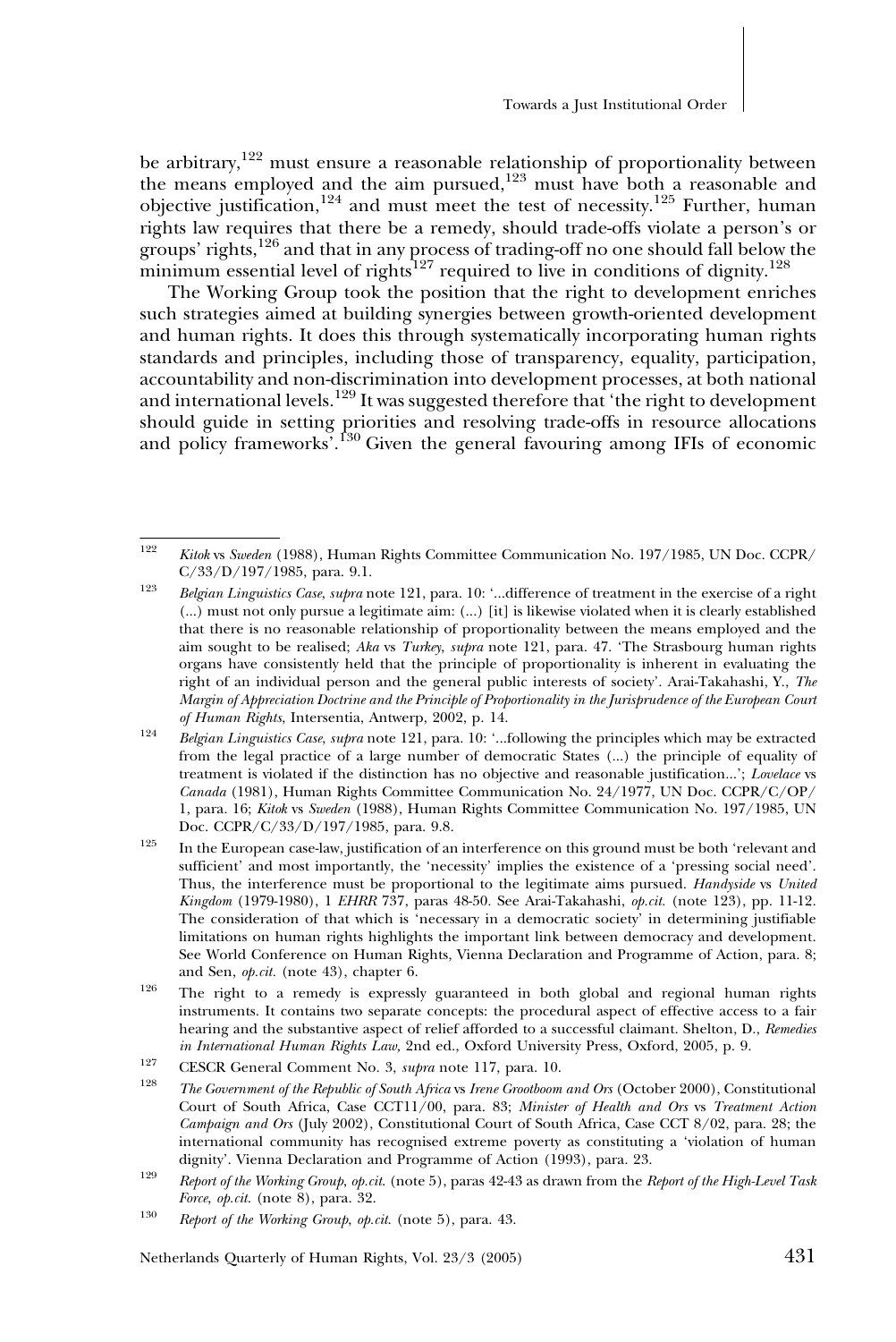efficiency over equity,<sup>131</sup> combined with the power and the lack of human rights accountability that characterise multilateral financial and trade institutions that so considerably impact on the exercise of human rights, it is difficult to conclude that these human principles, so fundamental to the rule of international law and valuable in justly reconciling competing claims and interests, are adhered to in any significant way. In future, the Task Force may wish to elaborate on the ways in which the right to development guides the setting of domestic priorities, can contribute to resolving trade-offs in resource allocations and as a result of particular policy frameworks, entrenches a system of accountability for any international actor with influence over the domestic policy space, and ensures remedies commensurate to harms done, including for the most poor and vulnerable.

# 6. STRUCTURAL DISADVANTAGE

If we reflect on why only half of the world's poor and not all of the world's poor are eligible to be lifted from extreme poverty we can assume only that the international community has determined that this is the maximum number of people that can be lifted from poverty by 2015. This determination begs the question – based on what model? Is this the maximum number of people to be lifted from extreme poverty while maintaining the existing inequalities in the global trading system? $^{132}$  The unsustainable levels of debt?<sup>133</sup> The existing insufficient levels of international resources being transferred?<sup>134</sup> The same limited degree of participation and influence of developing countries in the Bretton Woods institutions and the WTO?135 Despite the objective of MDG 8 which pledges to develop a global partnership for development, has the MDG project adequately addressed the existing global structural imbalance associated with the human rights violations that the Goals seek to address (right to food, right to education, child rights, women's rights, right to health etc.), and that is central to the claims for a just economic and social order as per the right to development?<sup>136</sup> To a limited degree, the Task Force deliberations moved beyond the MDGs and the theme of monitoring the impact of

<sup>&</sup>lt;sup>131</sup> Notably, the forthcoming World Bank, *World Development Report 2006* will address the issue of equity and development.

<sup>&</sup>lt;sup>132</sup> See A Fair Globalization, op.cit. (note 92), paras 368-399. See also the UN Millennium Project Report 2005, Investing in Development: A Practical Plan to Achieve the Millennium Development Goals, United Nations, New York, 2005.

<sup>&</sup>lt;sup>133</sup> A Fair Globalization, op.cit. (note 92), paras 459-462. See also the Millennium Project Report 2005, op.cit. (note 132).

<sup>&</sup>lt;sup>134</sup> See the Millennium Project Report 2005, *op.cit.*.(note 132).

<sup>&</sup>lt;sup>135</sup> A Fair Globalization, op.cit. (note 92), paras 405-407.

<sup>136</sup> The point is often raised that while global imbalances exist, they have not prevented some countries from doing very well, and thus the bulk of any failure to reduce poverty is attributable to the State acting nationally. Pogge responds to this claim by remarking that while there are great international variations in the evolution of poverty that to some degree depend on country-specific situations these national factors do not nearly fully explain the overall performance and even if countryspecific factors were to explain the variations, global factors may still play a major role in explaining why they did not do much better. Moreover, many of the country-specific factors commonly adduced to explain the persistence of poverty are themselves sustained by features of the present global order  $(e.g.$  the paying off of debts incurred under undemocratic regimes, bribery by multinational corporations, the international arms trade). Pogge, T., The First UN Millennium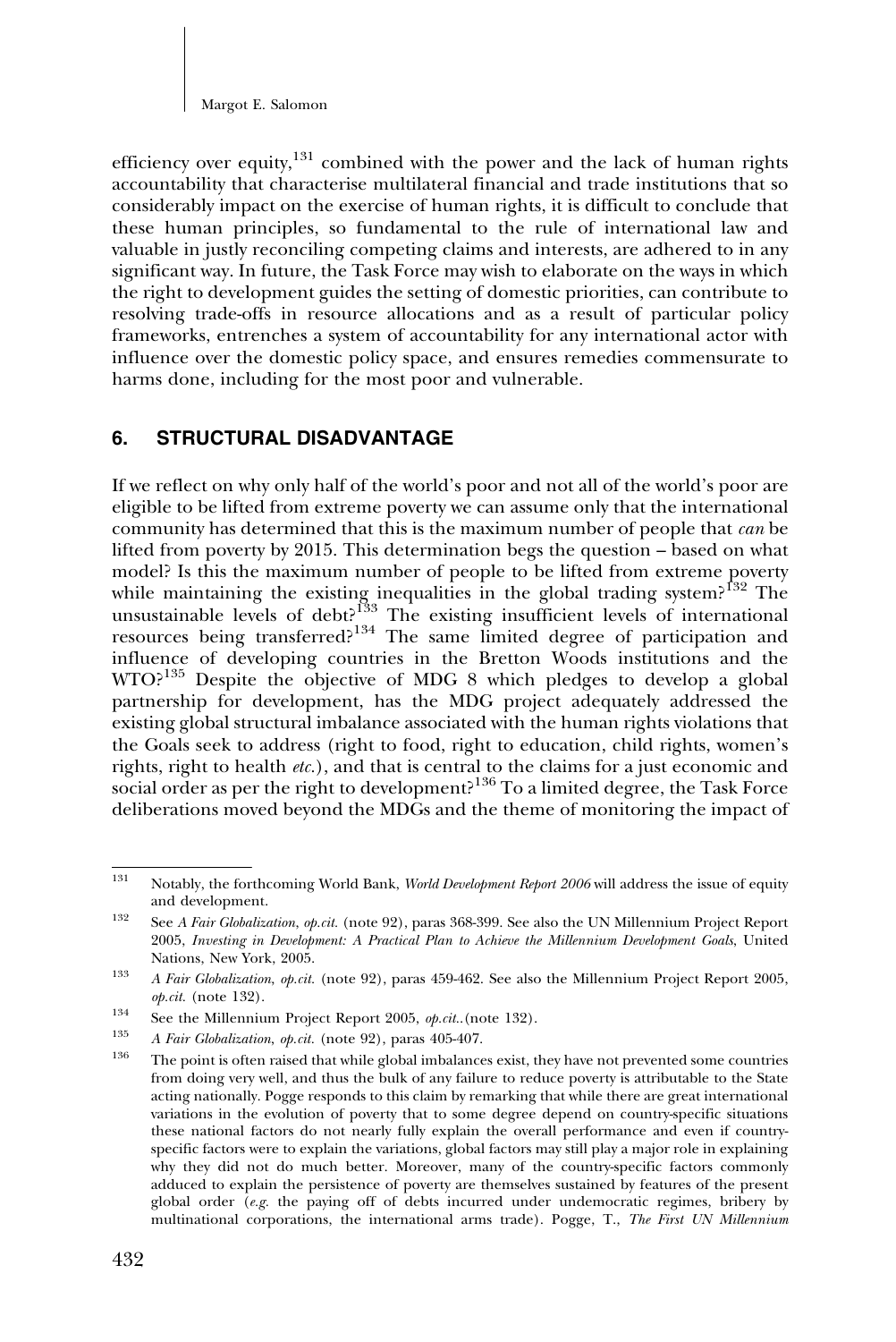trade policies on human rights, to the issues of global governance and the biases of the global institutional order.

During the opening remarks at the Task Force session certain States mentioned that the MDGs do not offer a broad enough vision since poverty is the sheer negation of human rights and this requires not just an increase in income but the proper operation of the international financial institutions and of global governance.<sup>137</sup> Another State, Venezuela, was concerned generally about an international structure that it believes promotes under-development and dependency supported by a delegate from South Africa who felt the focus of the MDGs and of development aid should be on the elimination of dependency by Southern States. The former Independent Expert on the Right to Development,<sup>138</sup> who was a member of the Task Force, noted in his opening remarks that international cooperation does not denote only the transfer of resources but addresses our international arrangement – he went on to question how we are evaluating the role of the international community, another member asked about the role of the private sector in the context of MDG 8.

On the issue of trade, one member of the Task Force pointed out that when international rules are applied uniformly to unequal societies the results will be unequal. It was further noted by UNCTAD that biases and asymmetries in the international trading system had evolved over the last decade only. Consequently, the idea that trade commitments would be qualified or written out of agreements if found through social impact assessments to be damaging to certain constituencies was pointed out as 'heterodox', since the issue of social impact assessments in relation to trade policies points to the entire structural architecture. If we take social impact assessment seriously, it was suggested by one expert, changes in WTO negotiations and architecture may be required.

The ability and primary responsibility of developing States to fulfil their human rights obligations cannot be disassociated from the role of the international community in the creation and perpetuation of an international system that structurally provides for their disadvantage. Until we give equal attention to reform of the very system that has allowed for 2.7 billion people – half of all people living in the South – to live in conditions of poverty, $139$  while developed countries protect their markets at a loss to developing countries of USD 700 billion annually in export revenues,140 we will have done not nearly enough. The UN Secretary-General's Task Force Report on the MDGs calls for the democratisation of international institutions;<sup>141</sup> in the run-up to the United Kingdom's presidencies of the G8 and the European Union in the second half of 2005 its report by the independent

Development Goal (2003), Paper presented at the Oslo Lecture in Moral Philosophy, University of Oslo, September 2003 (available at: www.etikk.no/globaljustice). See further his work on the international resource and borrowing privileges. Pogge, T., 'Priorities of Global Justice', in: Pogge, T. (ed.), Global Justice, Blackwell Publishers, Oxford/Mass., 2001, p. 6.

<sup>&</sup>lt;sup>137</sup> Group of Latin American and Caribbean states (GRULAC).

<sup>&</sup>lt;sup>138</sup> And currently the Independent Expert on Human Rights and Extreme Poverty.

UN Millennium Project, Fast Facts: The Faces of Poverty.

<sup>&</sup>lt;sup>140</sup> Pogge, T., 'Assisting' the Global Poor, November 2003 (available at: www.etikk.no/globaliustice). Protection comes in the form of tariffs, quotas, anti-dumping duties and subsidies to domestic producers. Rich world farmers are protected in different forms to the tune of about 300 billion dollars a year. On the latter point, see Goldin, op.cit.. (note 73).

<sup>&</sup>lt;sup>141</sup> The Millennium Project Report 2005, *op.cit.* (note 132).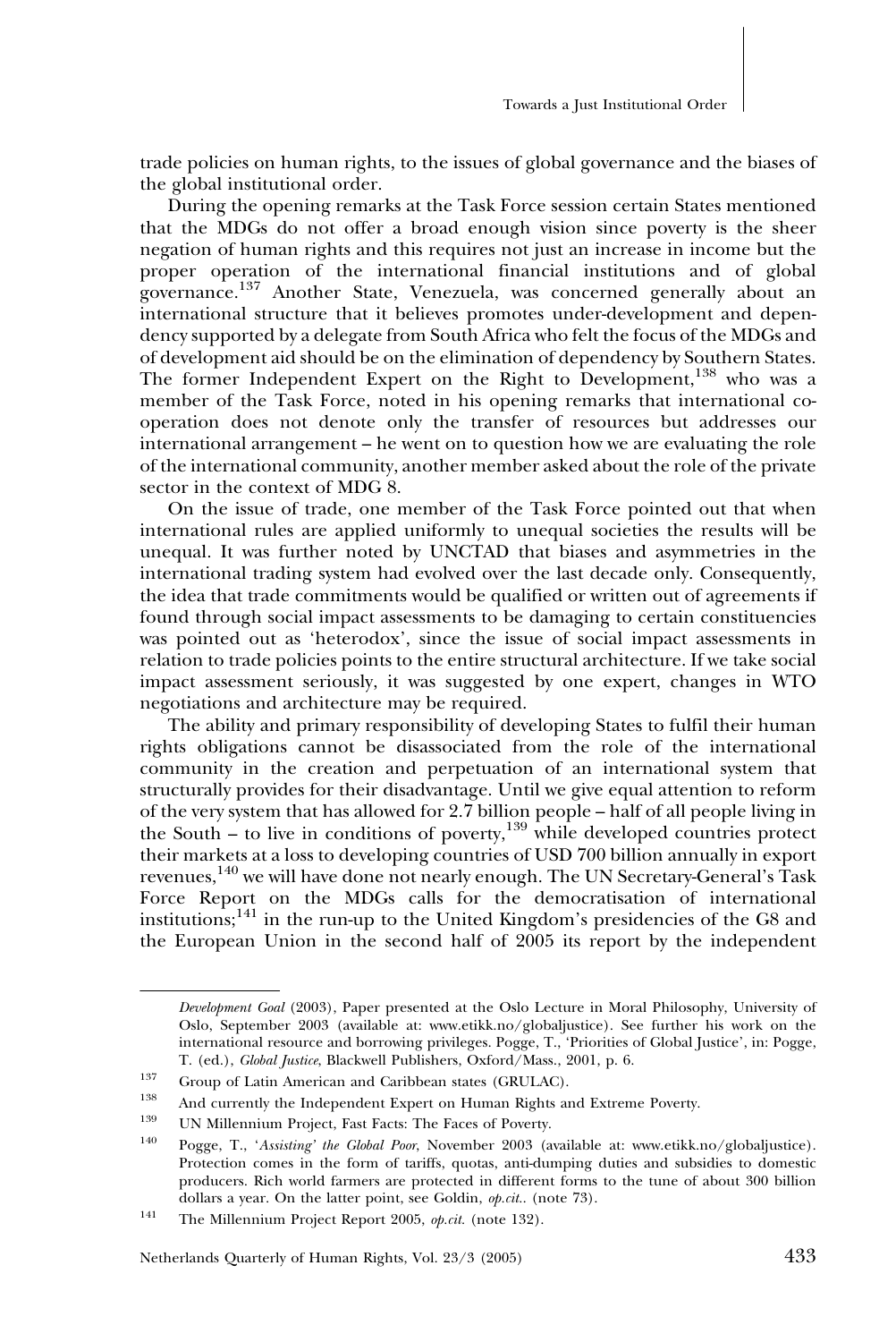Commission on Africa calls for African countries to have greater representation on the IMF and World Bank boards;<sup>142</sup> there are on-going calls for the democratisation of the WTO to ensure greater transparency and better access for developing countries and observers.<sup>143</sup> To sum up, perhaps 'what has been neglected is not so much the conditions of poverty or of exclusion, but rather those of acquisition and affluence at the other extreme of the population experience, and the mechanics or agents of the entire distribution'.<sup>144</sup>

# 7. CONCLUSION: WHERE TO FROM HERE?

At one point or the other many of the big issues of the day where raised during the Task Force's deliberations: the quality and quantity of development aid,<sup>145</sup> debt reduction to realise the MDGs<sup>146</sup> and the alignment of poverty reduction strategies with the MDGs.<sup>147</sup> The imperative that the application of social impact assessments should result in the identification of dislocative effects of adopted policies on the poor and the most vulnerable and provide special measures as remedies for those groups was noted by the Task Force, as was the need to build domestic institutional capacity to support social safety nets.<sup>148</sup> The Task Force reminded the Working Group that from the human rights perspective, the concept of social safety nets corresponds to the right to an adequate standard of living, including social security as defined in human rights treaties.<sup>149</sup> The Task Force also emphasised that the requirement of 'necessary complementary measures' within multilateral frameworks of trade, finance and development to support national efforts in mitigating the adverse consequences of trade and development policies,<sup>150</sup> would benefit from greater elaboration in its future work.

The human rights approach to global poverty with its emphasis on the addedvalue of the right to development framework could nonetheless be taken further in the future work of the Task Force. Many of the issues falling within its general mandate and that of the Working Group could be considered in much greater detail from the point of view of human rights and international law (perhaps initially

<sup>&</sup>lt;sup>142</sup> Our Common Interest, Report of the Commission for Africa (2005) (available at: www.commissionforafrica.org).

<sup>&</sup>lt;sup>143</sup> A Fair Globalization, op.cit. (note 92), para. 347; EU Heroes and Villains: Which Countries are Living up to their Promises on Aid, Trade, and Debt?, Joint NGO Briefing Paper, ActionAid, Eurodad and Oxfam, 2005.

<sup>144</sup> Townsend, P. and Gordon, D., 'The Human Condition is Structurally Unequal', in: Townsend, P. and Gordon, D. (eds.), World Poverty: New Policies to Defeat an Old Enemy, The Policy Press, Bristol, 2002, p. xi, at p. xv.

<sup>&</sup>lt;sup>145</sup> Report of the High-Level Task Force, op.cit. (note 8), paras 36 and 48-49. See also the Recommendations of the Working Group.

<sup>&</sup>lt;sup>146</sup> Report of the High-Level Task Force, op.cit. (note 8), paras 36 and 48. See also the Recommendations of the Working Group.

<sup>&</sup>lt;sup>147</sup> Report of the High-Level Task Force, op.cit. (note 8), paras 53-54.

Ibidem, paras 24 and 38.

 $149$  *Ibidem*, para. 39. Among the list of issues to guide the future work of the Working Group is examining the institutional experience, feasibility and sustainability of having social security nets and social development policies as entitlements consistent with the realisation of the right to development.' Report of the Working Group, op.cit. (note 5), para. 55(c).

<sup>150</sup> Report of the High-Level Task Force, op.cit. (note 8), paras 20, 21 and 38.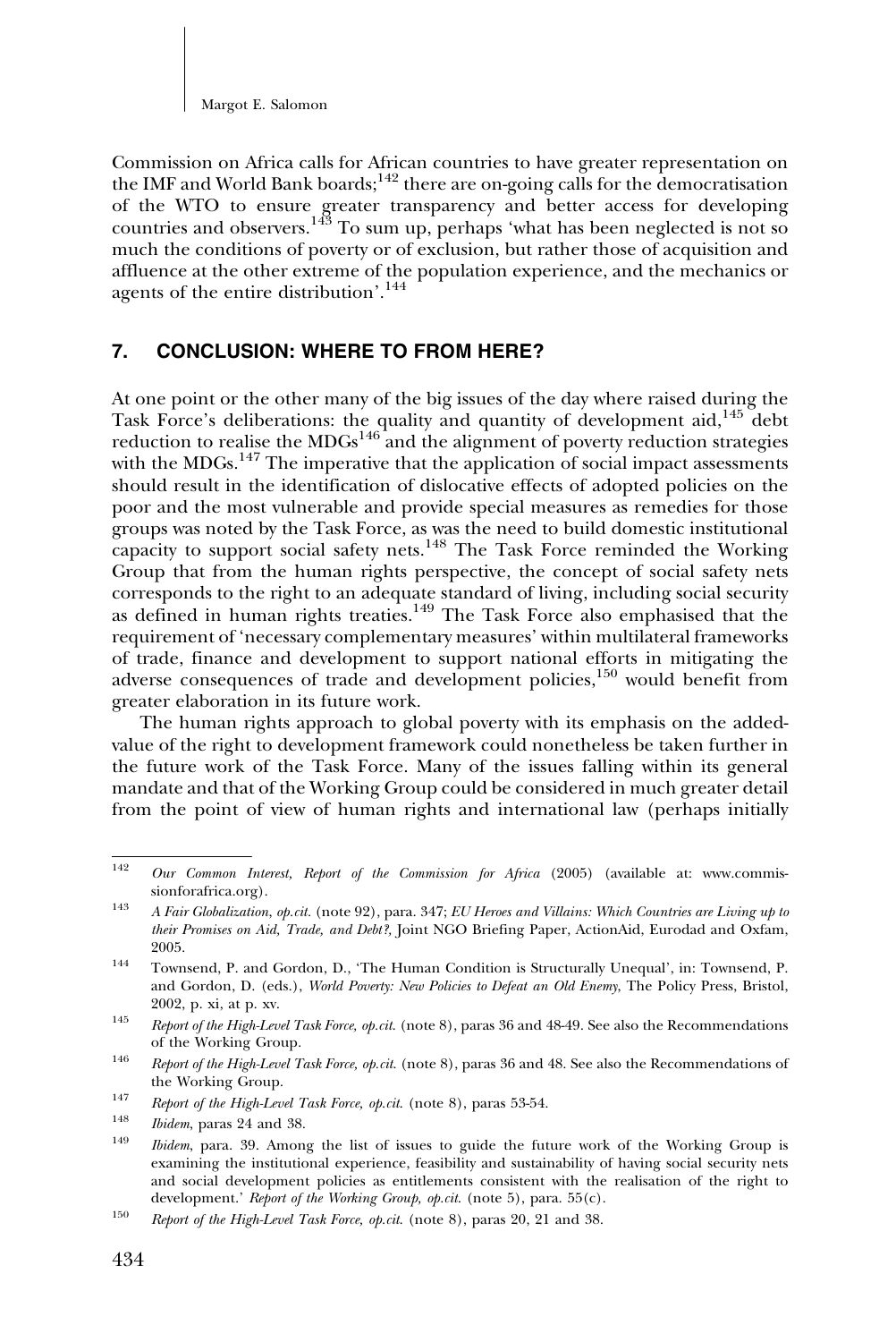through the preparation of background papers). Some possibilities include the legitimacy of historical debts and the contemporary legal implications, $151$  and the legal dimensions of the international obligations of States to address global poverty.<sup>152</sup>

A notable omission by the Task Force from the consideration of 'obstacles and challenges to the MDGs', was that it paid only the most cursory attention to the rights of minorities and indigenous peoples. In fact, its mandated focus on the MDGs was felt by some to have precluded it from integrating this element into its work since the Goals refer explicitly to gender equality only.<sup>153</sup> This provides a perfect example of the dangers that can come from the fact that the MDGs represent only a select number of development imperatives and do not offer the strength of commitment provided by human rights,<sup>154</sup> despite the possibility that they may provide measurable and progressive efforts to realise certain human rights. Human rights favour the most compromised and has ever-detailed standards to address this, and related objectives, notably the preservation of the cultural identities of minorities and indigenous peoples in development processes.<sup>155</sup> The right of peoples to self-determination – of self-determined development<sup>156</sup> – is central to the Declaration on the Right to Development<sup>157</sup> and its integration into the work of the Task Force from a number of perspectives should be seriously considered. Moreover, without a rigorous and consistent identification and integration of the rights of the most marginalised groups within the MDG process, how will we know which half is being lifted from poverty? Will it be those closest to the poverty line rather than those farthest from it? And of those who are lifted at what cost might that be to those who are not? Sustainable development and conflict prevention also necessitate the targeted inclusion of minorities and indigenous peoples in development processes.<sup>158</sup>

<sup>151</sup> See, for example, the suggestion to establish an appropriate mechanism to ensure the accountability of all States and international institutions involved in international cooperation through, inter alia, an international arbitration mechanism that would have jurisdiction over past debt including onerous debt accumulated by developing countries. Mudho, B., Report of the Independent Expert on the Effects of Structural Adjustment Policies and Foreign Debt on the Full Enjoyment of all Human Rights, particularly Economic, Social and Cultural Rights, UN Doc. E/CN.4/2005/42, para. 45.

<sup>&</sup>lt;sup>152</sup> This could include consideration of extraterritorial obligations, obligations of international cooperation, the application of the doctrine of effective control, and the standard of due diligence at the international level etc. On several of these issues, see Salomon, loc.cit. (note 25).

<sup>&</sup>lt;sup>153</sup> For the focus on women's rights, see Report of the High-Level Task Force, op.cit. (note 8), para. 54.

<sup>154</sup> Von Schorlemer, S., Obstacles and Challenges to the Implementation of the MDGs in Relation to the Right to Development, Briefing note submitted to the Task Force, December 2004 (on file with author).

<sup>&</sup>lt;sup>155</sup> See Salomon and Sengupta, *op.cit.* (note 21); A-I. Motoc and the Tebtebba Foundation, *Preliminary* working paper on the principle of free, prior and informed consent of indigenous peoples in relation to development affecting their lands and natural resources that would serve as a framework for the drafting of a legal commentary by the UN Working Group on Indigenous Populations, UN Doc. E/CN.4/Sub.2/AC.4/ 2004/4.

<sup>&</sup>lt;sup>156</sup> UNDP Policy Note, UNDP and Indigenous Peoples: A Policy of Engagement, UNDP, August 2001, p. 8.<br><sup>157</sup> PRD A st. 1, 160 STL 1, the state of the state of the state of the state of the st. 150 St.

<sup>157</sup> DRD, Article 1(2): 'The human right to development also implies the full realization of the right of peoples to self-determination, which includes, subject to the relevant provisions of both International Covenants on Human Rights, the exercise of their inalienable right to full sovereignty over all their natural wealth and resources.' See also DRD, preambular para. 6 and Article 5(1).

<sup>&</sup>lt;sup>158</sup> See the Millennium Development Goals: Helping or Harming Minorities, Working Paper by Minority Rights Group International to the 11th session of the UN Working Group on Minorities, UN Doc. E/CN.4/Sub.2/AC.5/2005/WP.4.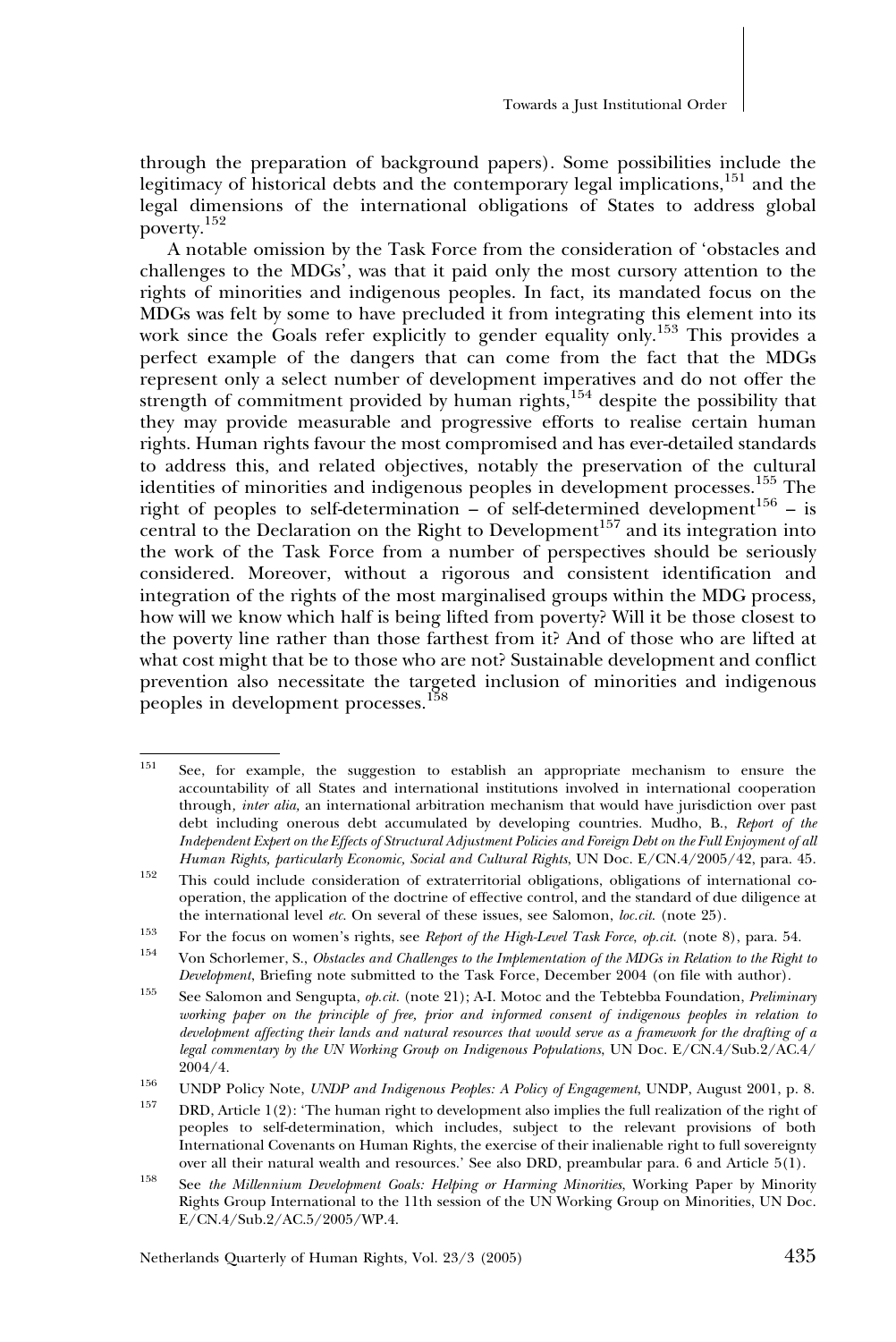During the deliberations of the Task Force the point was made that human rights in fact remain poorly understood among development practitioners and among the people responsible for international policies that so greatly impact on human rights.<sup>159</sup> Insofar as human rights are appreciated by senior staff at the multilateral institutions they tend to focus on civil and political elements and not economic, social and cultural rights, an approach dismissive of the obligations undertaken by the 150 States parties to the International Covenant on Economic Social and Cultural Rights, $160$  and inconsistent with the right to development that considers all rights holistically. The Task Force might consider recommending the placement of independent human rights experts and advisors within the multilateral institutions, and generally advocating for systems of human rights education and oversight where the awareness and expertise does not exist internally, or exists in a limited way.

In some ways though, there is the sense that a paradigm shift is taking place. As human rights makes its way up the broader international agenda the Task Force has an increased responsibility to determine what specifically it can offer given its novel composition. Of the international financial institutions, the World Bank in particular with its focus on equity and an increasing commitment in some of its quarters to push for explicitly linking its work to human rights,<sup>161</sup> demonstrates a certain convergence in thinking with human rights advocates. It might be timely for the Task Force to look in some detail at strengthening human rights in the work of the World Bank.<sup>162</sup>

The Working Group called on the OHCHR 'to bring the conclusions and the recommendations of the [first session of the] High-Level Task Force and the Working Group to the attention of relevant international institutions, including the World Bank, IMF, WTO, the UN Conference on Trade and Development, the UN Development Programme and other United Nations agencies and programmes, as well as other regional organisations and actors, at the highest policy-making level. The OHCHR is further requested to solicit their participation, at a suitable level, in the deliberations of the Task Force'.<sup>163</sup> As important as this request is to having the recommendations of the Task Force inform the work of multilateral finance, development and trade organisations, it needs to be considered against the preference of certain States to keep human rights discussions within the UN and not

<sup>&</sup>lt;sup>159</sup> The IMF representative also remarked that the Fund had no particular mandate in the area of human rights.

<sup>160</sup> At November 2004 there were 150 State parties to the ICESCR. For a list of international and regional conventions and declarations on economic, social and cultural rights, see Salomon, M.E. (ed.), Economic, Social and Cultural Rights: A Guide for Minorities and Indigenous Peoples, MRG, London, 2005.

<sup>&</sup>lt;sup>161</sup> See Wolfensohn, J., Note from the President of the World Bank to the Joint Ministerial Development Committee of the Board of Governors of the Bank and the Fund, 12 April 2005, DC2005-0005, para. 49.

<sup>&</sup>lt;sup>162</sup> The Task Force might consider looking into the World Bank's incorporation of human rights criteria for the allocation of resources, and of human rights criteria for the determination of public expenditure priorities within poverty reduction strategy programmes. It might also consider following-up on the work being done by the Committee on Economic, Social and Cultural Rights in pressing States parties as members of the World Bank and IMF to do all they can to ensure that the policies and decisions of those organisations are in conformity with the obligations of States parties to the Covenant. See Hunt, loc.cit. (note 95), p. 139, at pp. 148-149.

<sup>&</sup>lt;sup>163</sup> Report of the Working Group, op.cit. (note 5), para.  $54(m)$ .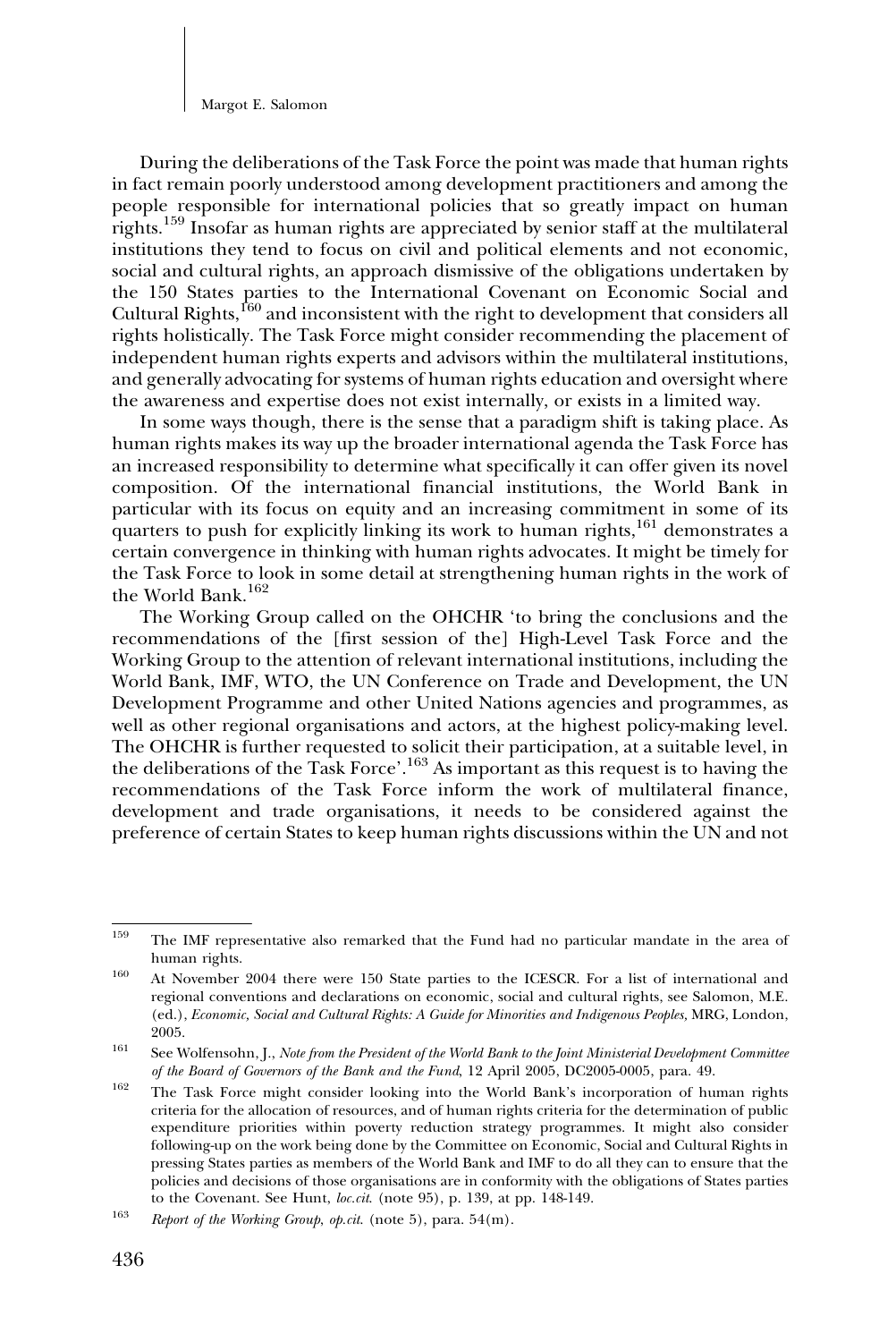be enabled in any direct way to influence the machinations of international finance and trade.<sup>164</sup>

A similar observation was provided by the High-Level Panel on Threats, Challenges and Change which addressed UN reform. While making important recommendations aimed at integrating human rights concerns and global economics under a restructured Economic and Social Council<sup>165</sup> it had also to concede that: '...decision-making on international economic matters, particularly in the areas of finance and trade, has long left the United Nations and no amount of institutional reform will bring it back'.  $^{166}$  In light of this chasm that exists between the centres of power related to human rights decision-making and the substance and direction of economic globalisation, the establishment of the Task Force represents a step forward in integrating the language and objectives of human rights with those of contemporary international economics. To further these objectives, the MLIs might be requested to report to the Task Force session on what they have done to advance the recommendations within their own organisations and what obstacles they may have confronted in the process. State representatives from various ministries and to other multilateral institutions (*i.e.*: from outside their missions to the UN) might be invited to attend the public meetings of the Task Force. It might also consider recommending 'full membership' of the international financial institutions and the WTO in the Task Force on par with the human rights members, thereby raising the level of their engagement and solidifying their contribution and ownership of the process, outcomes and follow-up.

If the Task Force is to make any substantial contribution to guiding the implementation of the right to development it must address, both in its attendance and in the content of its deliberations and recommendations, the structural inequalities and impediments that inhibit the realisation of the right to development. These could include, the structure and functions of existing arrangements for the governance of the institutional economic order; the democratic deficit in relation to the influence of multinational corporations on global governance; the exclusion of human rights standards and oversight in international finance and trade; the existing hierarchy among international legal

<sup>&</sup>lt;sup>164</sup> At the 4th session of the Working Group on the Right to Development in 2003 Japan remarked that: 'there is a need to revamp IFIs now that it is 50 years later but these are not human rights issues; we can't have human rights tamper with economic issues'. South Africa responded noting that: 'To say there is no relationship between economics, trade and human rights is a bold statement which we disagree with as does NAM'. (notes on file with author). See further the reference by the 2005 Working Group as to the point that some of its recommendations 'relate to activities of other organizations...' Report of the Working Group, op.cit. (note 5), para. 54.

<sup>165</sup> UN Doc. A/59/565 (2004), para. 278 suggests ECOSOC becomes '...a regular venue for engaging the development community at the highest level, in effect transforming itself into a ''development cooperation forum''.' This recommendation was endorsed by the Secretary-General in his report to the forthcoming 59th session of the General Assembly at which the topic of UN reform will be considered. '[The Economic and Social Council] should serve as a high-level development cooperation forum, reviewing trends in international development cooperation, promoting greater coherence among the development activities of different actors and strengthening the links between the normative and operational work of the United Nations'. Report of the UN Secretary-General, *op.cit.* (note 38), paras.  $8(d)$ (ii), pp. 171-180. See also *Report of the High-Level Task Force*, op.cit. (note 8), para. 27.

<sup>&</sup>lt;sup>166</sup> UN Doc. A/59/565 (2004), para. 274.